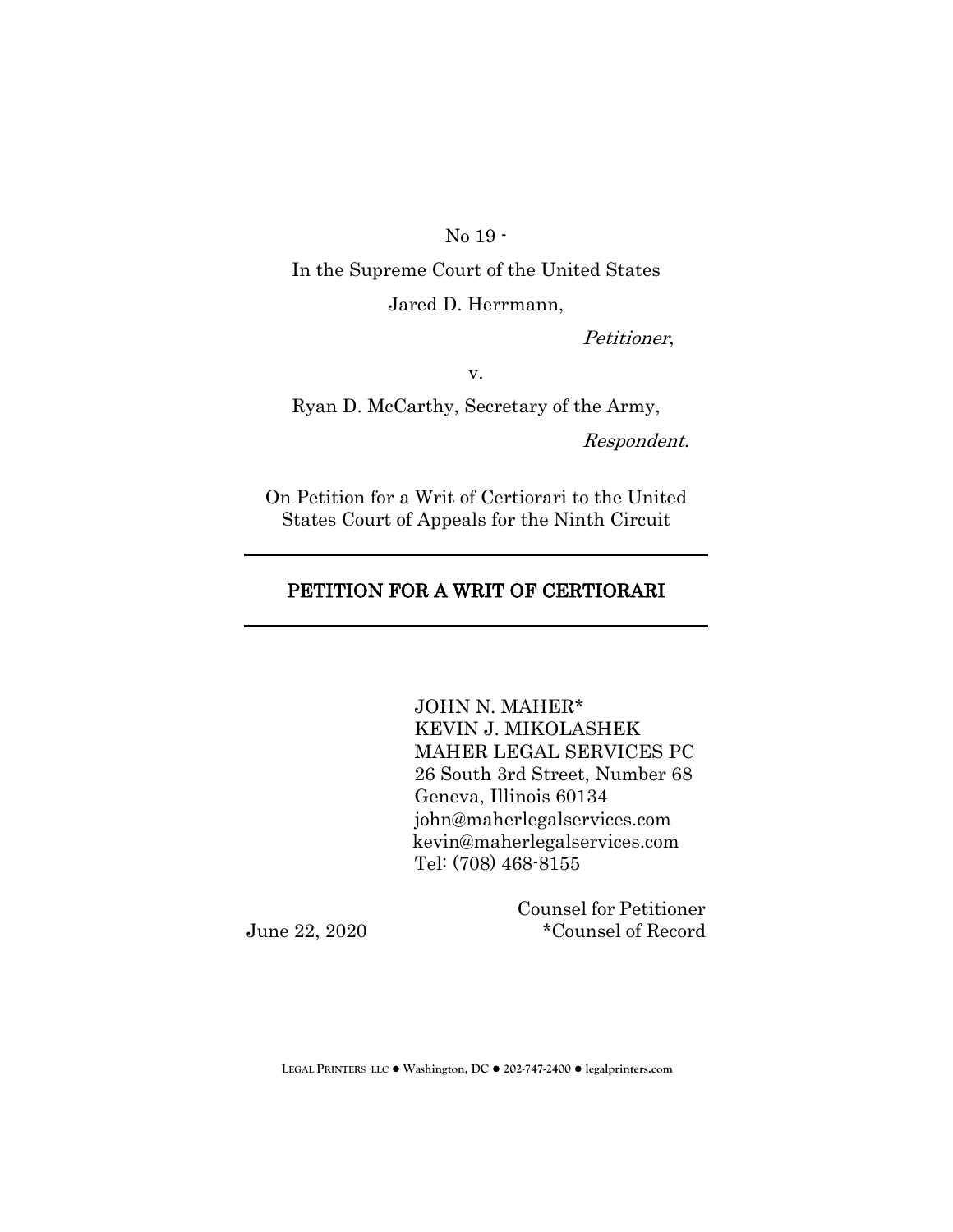#### QUESTION PRESENTED FOR REVIEW

Whether the district court misinterpreted its subject matter jurisdiction when dismissing without adjudication petitioner's 28 U.S.C. § 2241 Federal habeas challenge to Article I military tribunals' constitutional rulings, where this Court and all U.S. Circuit Courts of Appeals have held that the statutory term "in custody" does not mean actual physical confinement as long as collateral consequences from the conviction remain affixed after release, and where a certificate of appealabilty is not required for Federal Section 2241 appeals.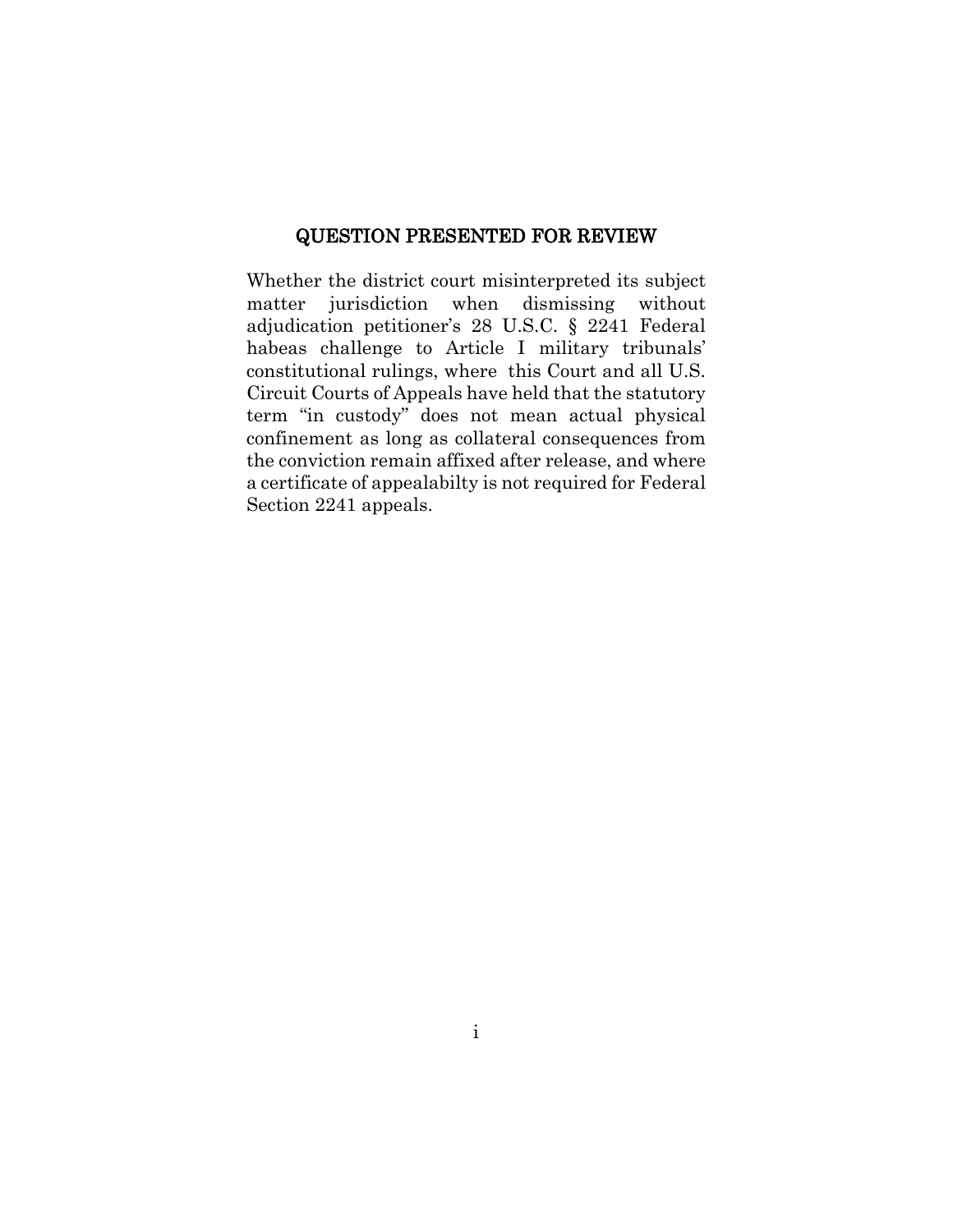# PARTIES TO THE PROCEEDING AND RULE 29.6 STATEMENT

Petitioner is Jared D. Herrmann (Herrmann), appellant below. Respondent is the United States by and through the Secretary of the Army, appellee below. Petitioner is not a corporation.

#### PROCEEDINGS BELOW

Herrmann v. McCarthy, 2020 U.S. App. LEXIS 2008 (9th Cir. January 22, 2020) (summary affirmance)

Herrmann v. Esper, 2019 U.S. Dist. LEXIS 63450 (D. Ariz. April 11, 2019) (dismissal without adjudication and declination of request to reconsider)

Herrmann v. United States, 138 S. Ct. 487 (2017) (cert. denied)

United States v. Herrmann, 76 M.J. 304 (C.A.A.F. 2017) (Article I findings and sentence affirmed)

United States v. Herrmann, 75 M.J. 672 (A. Ct. Crim. App. 2016) (Article I findings and sentence affirmed)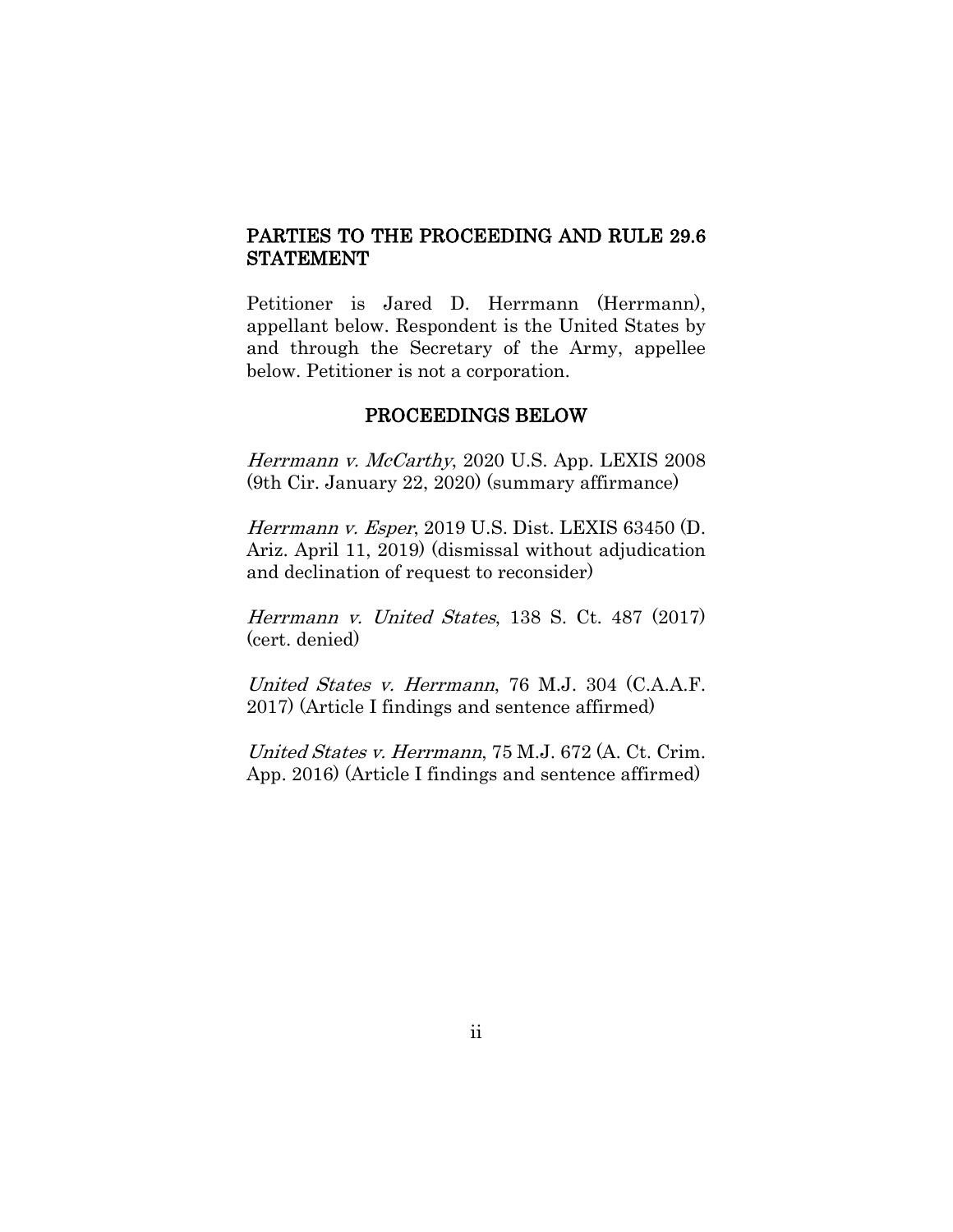# TABLE OF CONTENTS

| <b>QUESTION PRESENTED FOR REVIEW </b>                                                                    |
|----------------------------------------------------------------------------------------------------------|
| PARTIES TO THE PROCEEDINGS AND RULE 29.6                                                                 |
|                                                                                                          |
|                                                                                                          |
|                                                                                                          |
| CONSTITUTIONAL PROVISIONS INVOLVED 1                                                                     |
| STATUTORY PROVISIONS INVOLVED 1                                                                          |
|                                                                                                          |
| STATEMENT OF THE CASE AND THE FACTS  4                                                                   |
| REASONS FOR GRANTING THE PETITION 10                                                                     |
| I. This Court should summarily Dispose of this Matter<br>by Granting the Petition Vacating the Judgments |

by Granting the Petition, Vacating the Judgments Below, and Remanding to the District Court because "In Custody" does not Mean actual physical Custody for Purposes of Section 2241 Federal Habeas Corpus Subject Matter Jurisdiction for military Members .10

II. Congress and every U.S. Circuit Court of Appeals has Held that a Certificate of Appealability is not Required for a Federal Petitioner to Appeal a Section 2241 Habeas Claim …………………………………….20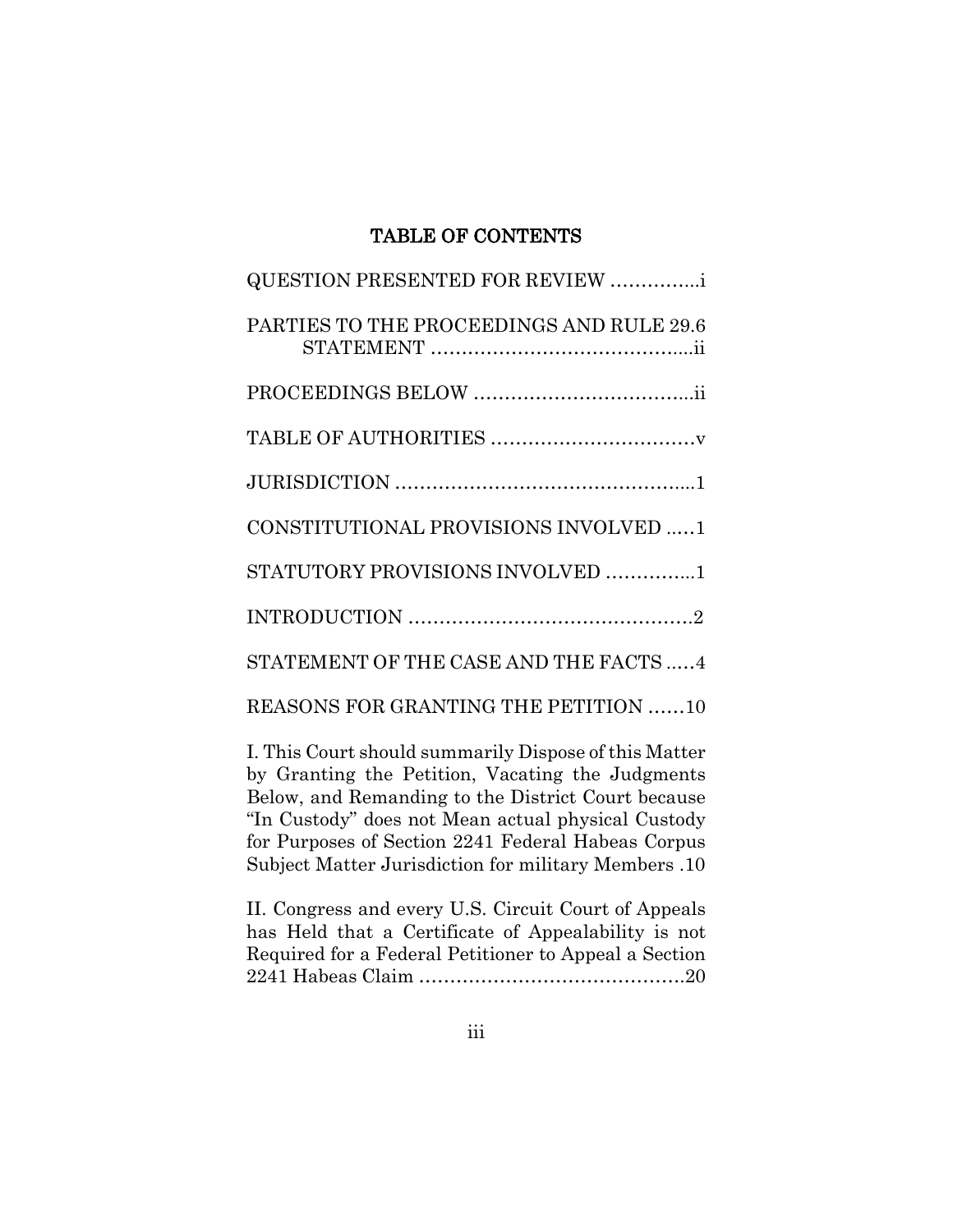CONCLUSION …………………………………………25

APPENDIX A - Herrmann v. McCarthy, 2020 U.S. App. LEXIS 2008 (9th Cir. January 22, 2020).........1a

APPENDIX B - Herrmann v. Esper, 2019 U.S. Dist. LEXIS 63450 (D. Ariz. April 11, 2019).....................2a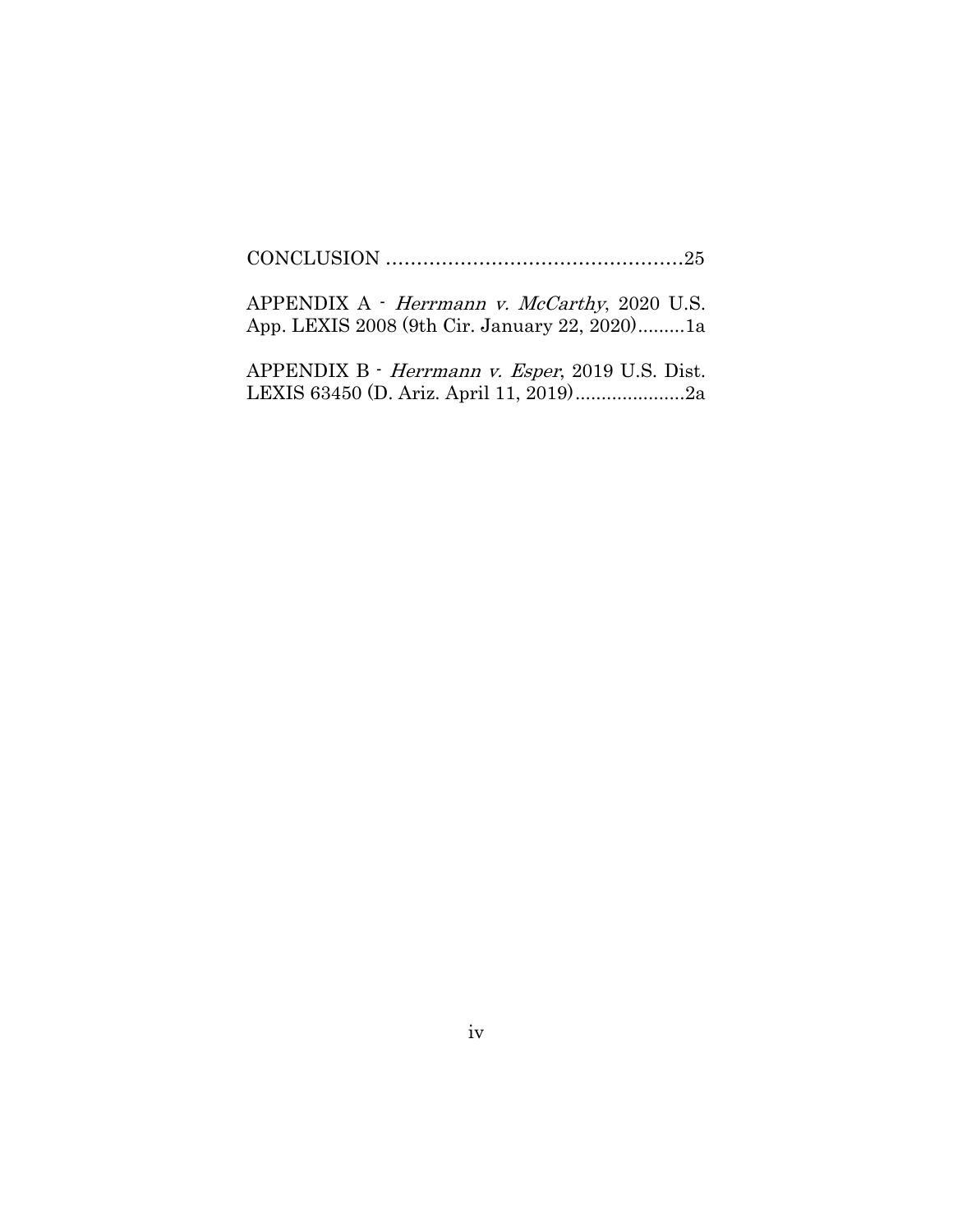# TABLE OF AUTHORITIES

# Cases: Page(s)

| Braden v. 30th Judicial Circuit Court of Ky., 410                                                |
|--------------------------------------------------------------------------------------------------|
| Brown v. Resor, 393 U.S. 10 (1968) 3                                                             |
| Brown v. Resor, 407 F.2d 281 (5th Cir. 1969) 3                                                   |
| <i>Bryan v. Duckworth</i> , 88 F.3d 431 (7th Cir. 1996) 16                                       |
| <i>Burris v. Ryan</i> , 397 F.2d 553 (7th Cir. 1968) 16                                          |
| Capler v. City of Greenville, 422 F.2d 299 (5th Cir.                                             |
| Carafas v. La Vallee, 391 U.S. 234 (1968) 2, 17                                                  |
| Carey v. Saffold, 536 U.S. 214 (2002) 24                                                         |
| Chaidez v. United States, 568 U.S. 342 (2013) 18                                                 |
| Dawson v. Scott, 50 F.3d 884 (11th Cir. 1995) 17                                                 |
| Fernos-Lopez v. Figarella-Lopez, 929 F.2d 20 (1st<br>Cir.), cert. denied, 502 U.S. 886 (1991) 16 |
| <i>Fiswick v. United States, 329 U.S. 211 (1946) 17</i>                                          |
| Forde v. U.S. Parole Comm'n, 114 F.3d 878 (9th Cir.                                              |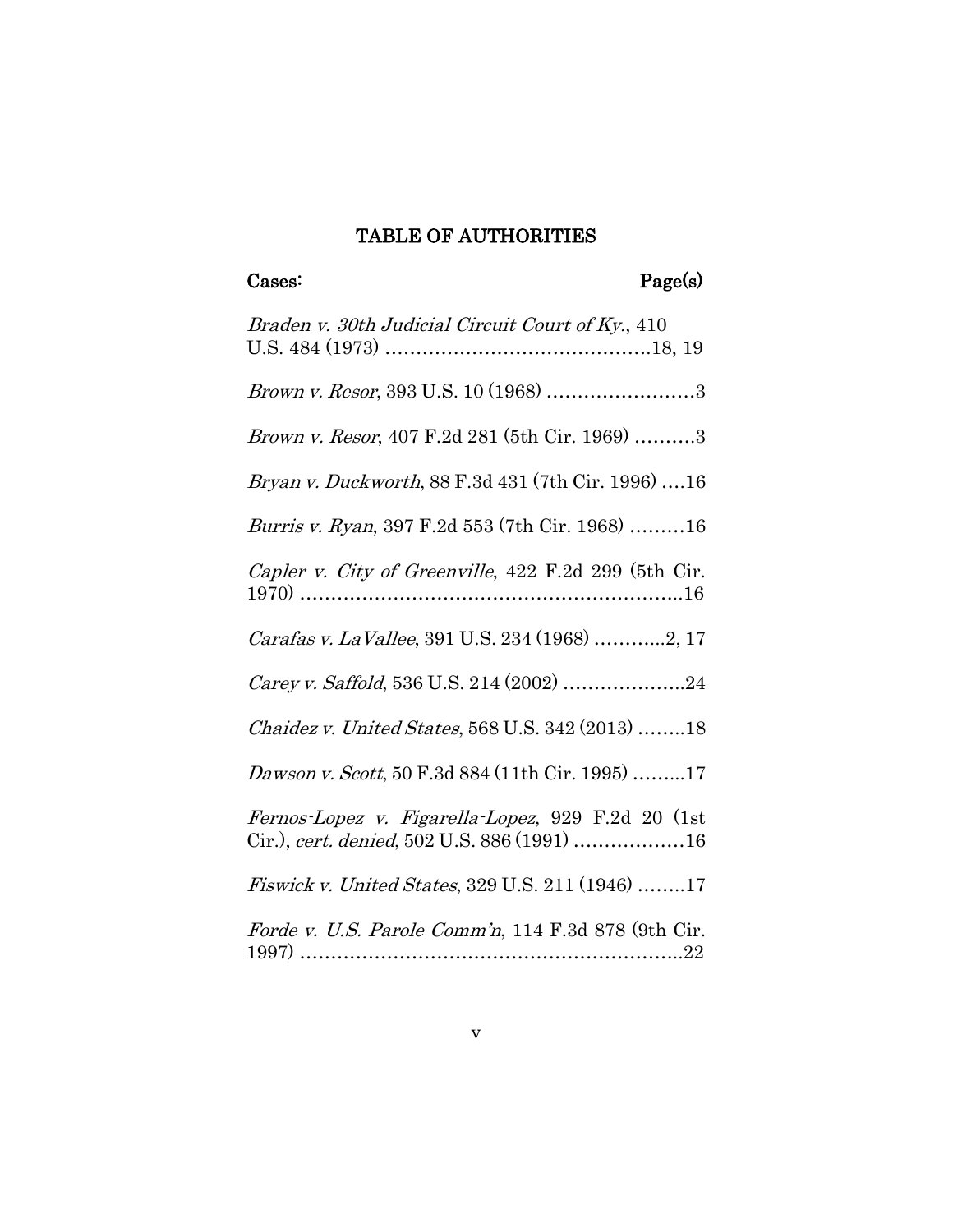| Garlotte v. Fordice, 515 U.S. 39 (1995) 17                                                           |
|------------------------------------------------------------------------------------------------------|
| Gonzalez v. Justices of the Mun. Court, 382 F.3d 1                                                   |
| Gonzalez v. Thaler, 565 U.S. 134 (2012) 20                                                           |
| Hensley v. Mun. Court, 411 U.S. 345 (1973) 12                                                        |
| Hoffler v. Bezio, 726 F.3d 144 (2d Cir. 2013) 21                                                     |
| Jeffers v. Chandler, 253 F.3d 827 (5th Cir.) (per<br>curiam), cert. denied, 534 U.S. 1001 (2001) 22  |
| Jones v. Cunningham, 371 U.S. 236 (1963) 12, 17                                                      |
| Kauffman v. Secretary of the Air Force, 415 F.2d 991                                                 |
| Landry v. Hoepfner, 840 F.2d 1201 (5th Cir. 1988) (en<br>banc), cert. denied 489 U.S. 1083 (1989) 16 |
| Langella v. Anderson, 612 F.3d 938 (8th Cir. 2010) .22                                               |
| Lefkowitz v. Newsome, 95 S. Ct. 886 (1975) 12                                                        |
| Leonard v. Nix, 55 F.3d 370 (8th Cir. 1995) 16                                                       |
| Maleng v. Cook, 490 U.S. 488 (1989) 18                                                               |
| <i>Marden v. Purdy</i> , 409 F.2d 784 (5th Cir. 1969) 16                                             |
|                                                                                                      |

McAliley v. Birdsong, 451 F.2d 1244 (6th Cir. 1971) .3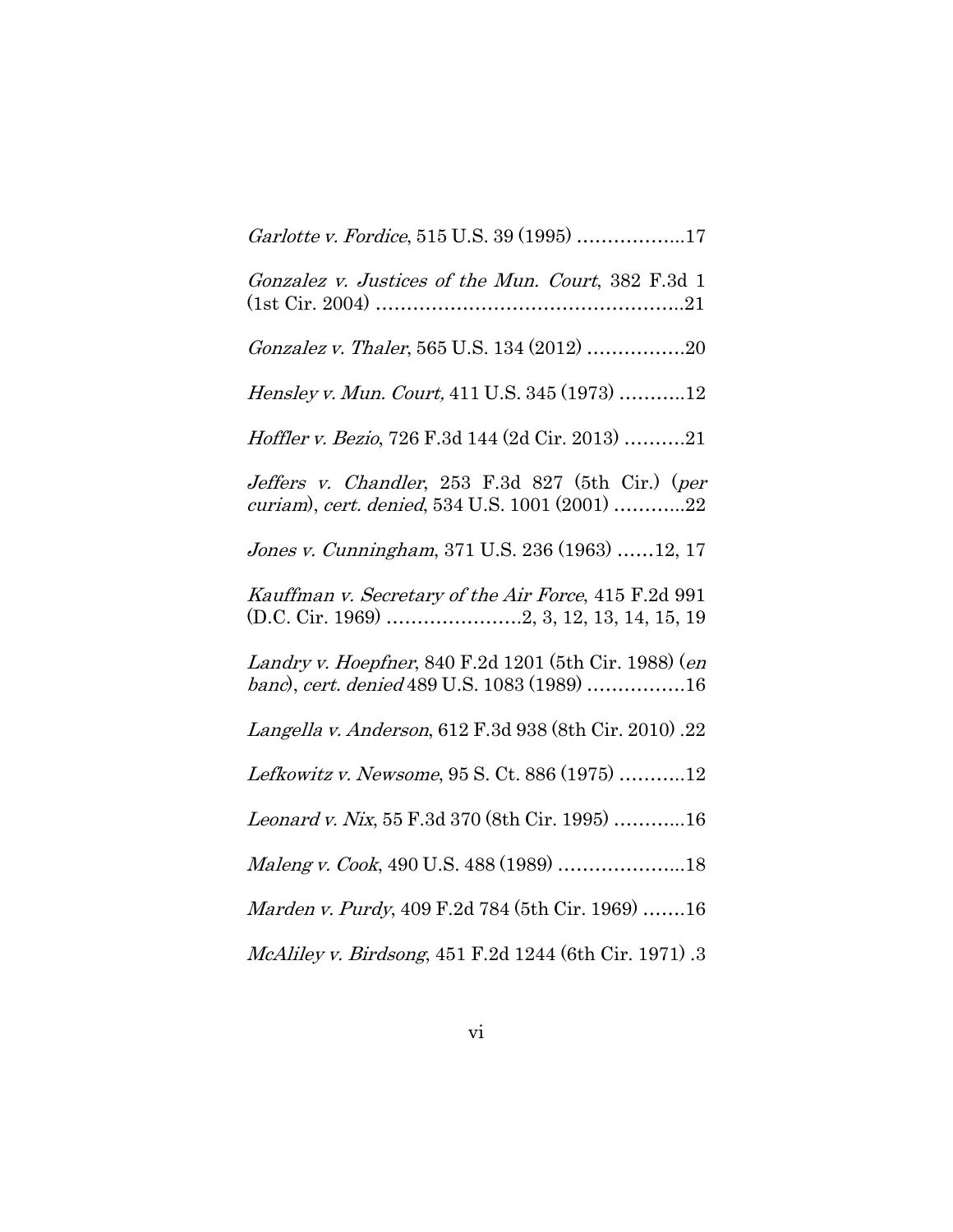| McIntosh v. U.S. Parole Comm'n, 115 F.3d 809 (10th   |
|------------------------------------------------------|
| McClain v. United States Bur. of Prisons, 9 F.3d 504 |
| Melton v. Hemingway, 40 F. App'x 44                  |
| Nakell v. Attorney General, 15 F.3d 319 (4th Cir.    |
| Nowakowski v. New York, 835 F.3d 210                 |
| Oyler v. Allenbrand, 23 F.3d 292 (10th Cir.), cert.  |
| Rumsfeld v. Padilla, 542 U.S. 426 (2004) 17          |
| Sanchez-Rengifo v. Caraway, 798 F.3d 532 (7th Cir.   |
| Sawyer v. Holder, 326 F.3d 1363 (11th Cir. 2003) 23  |
| Schlesinger v. Councilman, 420 U.S. 738              |
| Slack v. McDaniel, 529 U.S. 473 (2000) 24            |
| Spencer v. Kemna, 523 U.S. 1 (1998) 2, 17            |
| Strait v. Laird, 406 U.S. 341 (1972) 18, 19          |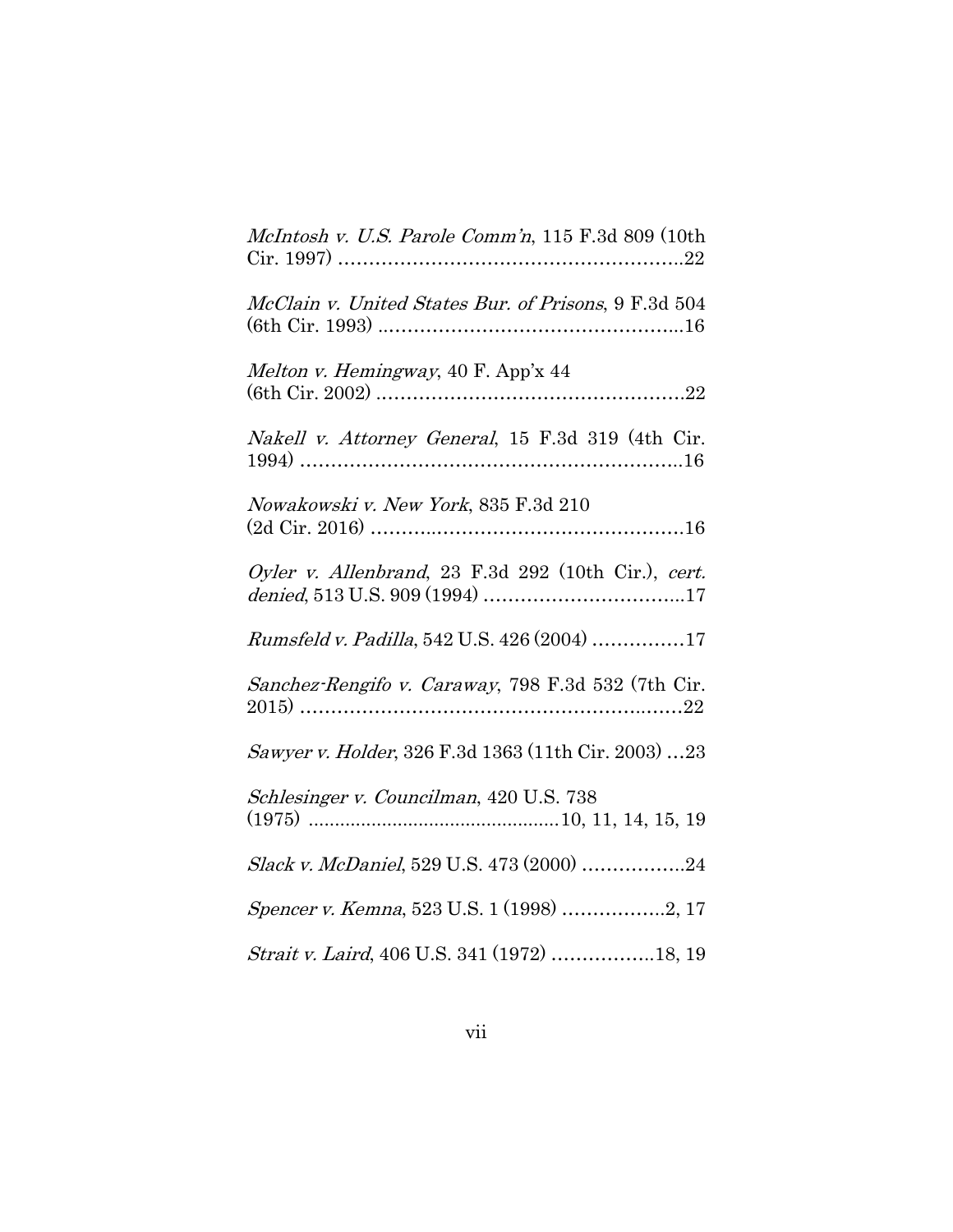Sugarman v. Pitzer, 170 F.3d 1145 (D.C. Cir. 1999).23

United States v. Augenblick, 393 U.S. 348 (1969) …18

United States v. Cepero, 224 F.3d 256 (3d Cir. 2000) ……………………………………………21

United States ex rel. Meadows v. New York, 426 F.2d 1176 (2d Cir. 1970), cert. denied, 401 U.S. 941 (1971)…………….……………………………………….15

United States Ex. Rel. New v. Rumsfeld, 448 F.3d 403 (D.C. Cir. 2006) ………………………………...14, 15, 19

United States v. Re, 372 F.2d 641 (2d Cir.), cert. denied, 388 U.S. 912 (1967) …………………………...15

United States v. Doe, 810 F.3d 132 (3d Cir. 2015) …16

Walker v. North Carolina, 262 F. Supp. 102 (W.D.N.C. 1966), aff'd per curiam, 372 F.2d 129 (4th Cir.), cert. denied, 388 U.S. 917 (1967) ………………15

Wilborn v. Mansukhani, 795 F. App'x 157 (4th Cir. 2019) ……………………………………………………..21

#### Statutory Provisions

| 10 U.S.C. § 867 (Article I discretionary review) 6 |  |
|----------------------------------------------------|--|
| 10 U.S.C. § 892 (reckless endangerment statute) 4  |  |
|                                                    |  |
|                                                    |  |
| 28 U.S.C. § 1331 (Federal question                 |  |
|                                                    |  |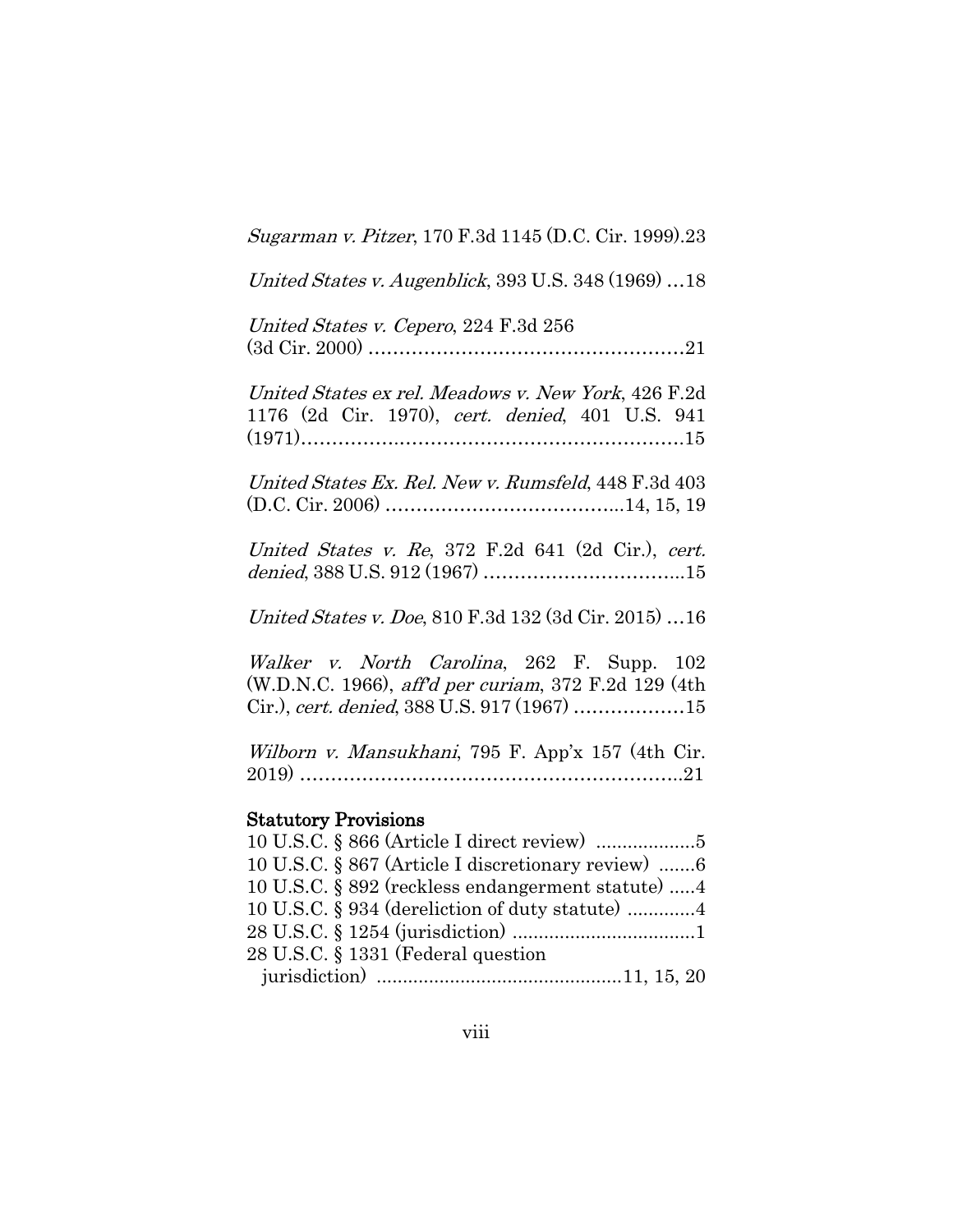| 28 U.S.C. § 2241 (Habeas for military   |  |
|-----------------------------------------|--|
|                                         |  |
| 28 U.S.C. § 2243 (Court orders for law  |  |
|                                         |  |
| 28 U.S.C. $\S$ 2253 (Certificate of     |  |
|                                         |  |
| 28 U.S.C. § 2254 (State civilian habeas |  |
|                                         |  |
| 28 U.S.C. § 2255 (Federal civilian      |  |
|                                         |  |

#### Rules and Regulations

| Rule 11 of the Rules Governing Section 2254 Cases in |  |
|------------------------------------------------------|--|
|                                                      |  |

Rule 11 of the Rules Governing Section 2255 Proceedings in the United States District Courts …21

Federal Rule of Appellate Procedure 22(b) …………21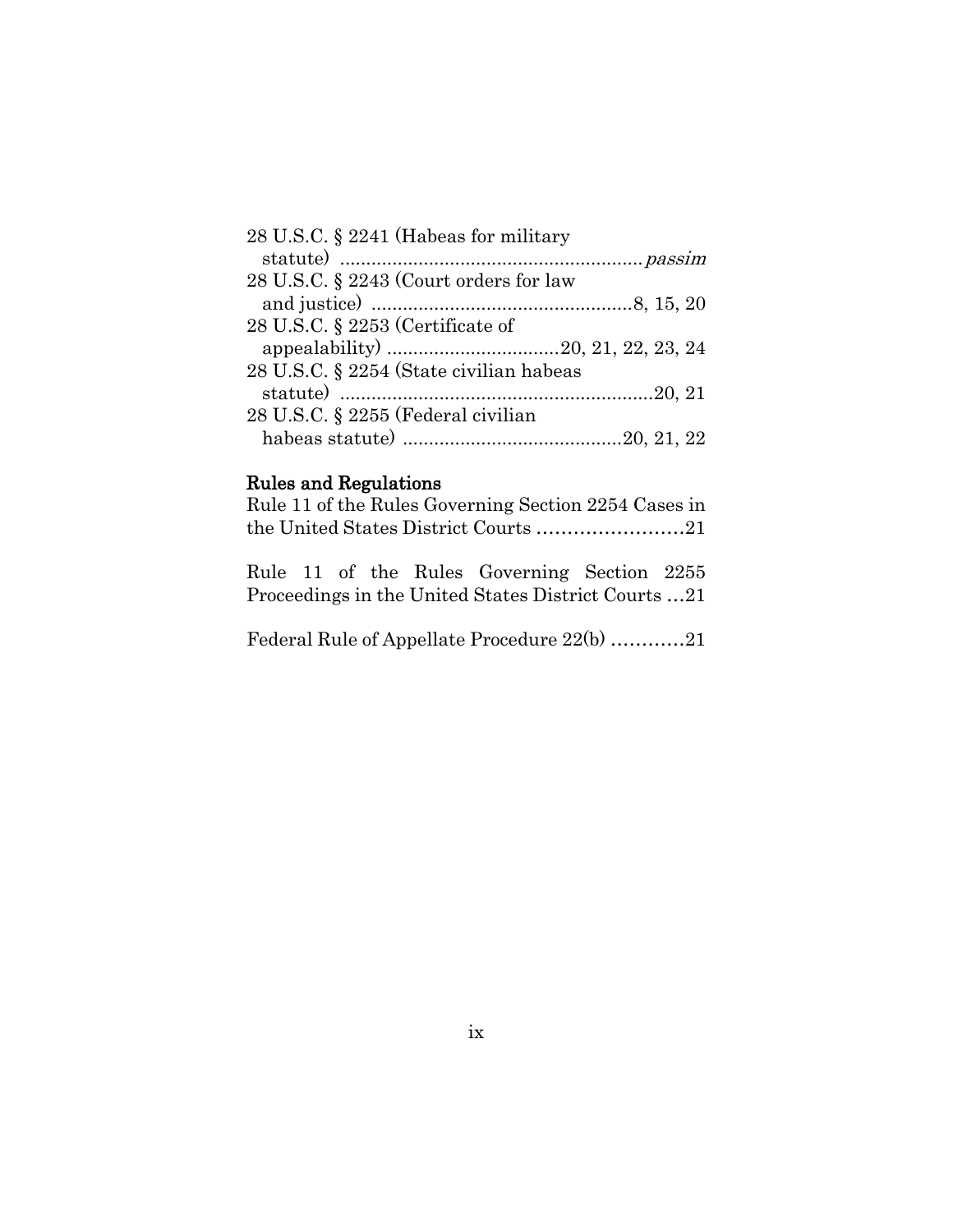#### **JURISDICTION**

This Court possesses jurisdiction pursuant to 28 U.S.C. § 1254(1). On January 22, 2020, the United States Court of Appeals for the Ninth Circuit summarily affirmed the United States District Court for the District of Arizona's April 11, 2019 dismissal without adjudication of Herrmann's Federal 28 U.S.C. § 2241 collateral challenge to Article I military tribunals' unconstitutional rulings. Pursuant to this Court's March 19, 2020 COVID-19 order, Herrmann's Petition for a Writ of Certiorari is due on or before June 22, 2020.

#### CONSTITUTIONAL PROVISIONS INVOLVED

U.S. Const. art. I, § 8 U.S. Const. art. III, §§ 1, 2

# STATUTORY PROVISIONS INVOLVED

28 U.S.C. § 1331 28 U.S.C. § 2241 28 U.S.C. § 2243 28 U.S.C. § 2253 28 U.S.C. § 2254 28 U.S.C. § 2255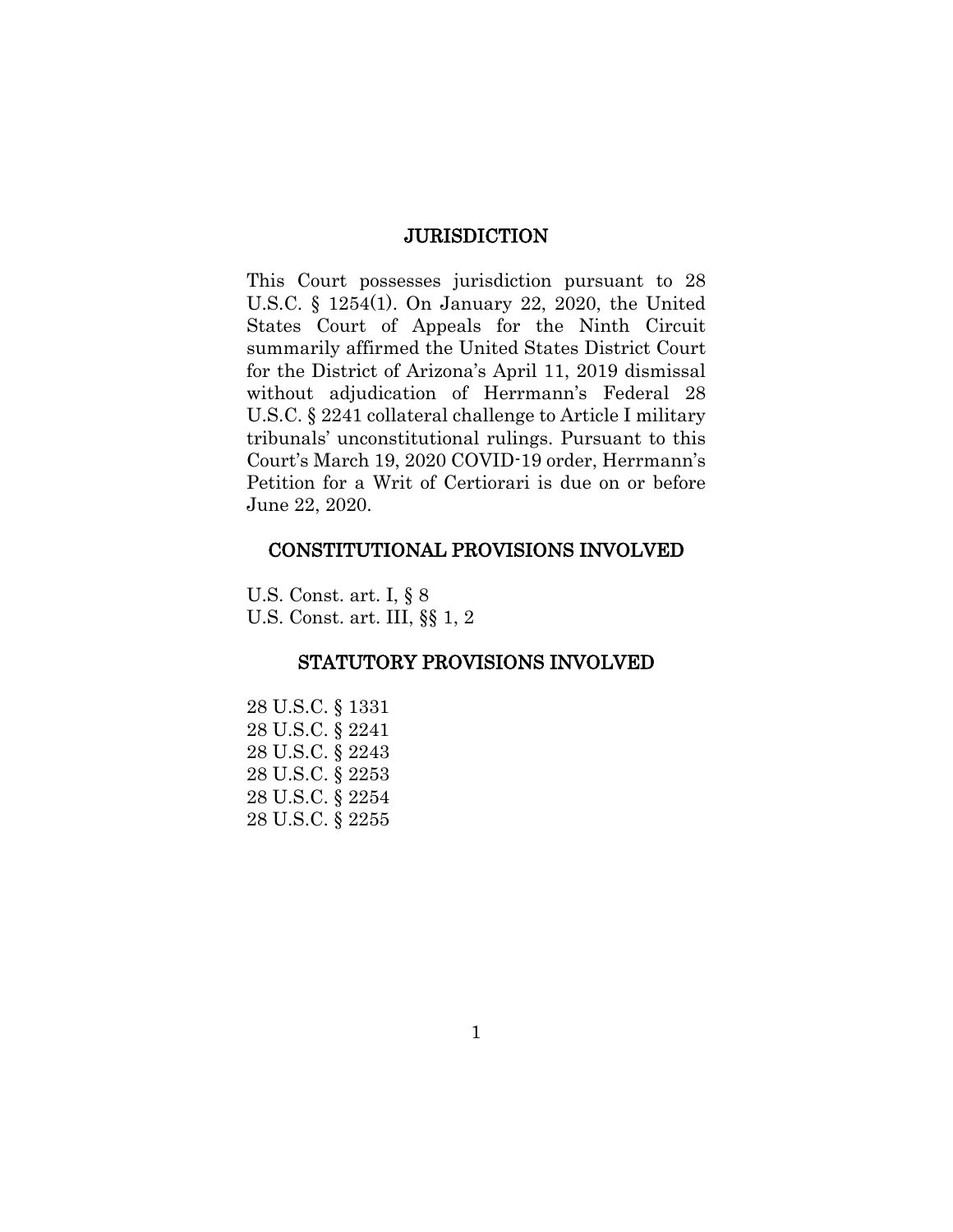#### INTRODUCTION

Petitioner respectfully submits that this matter is appropriate for summary disposition by granting the petition, vacating the summary affirmance of the United States Court of Appeals for the Ninth Circuit, vacating the dismissal without adjudication of the United States District Court for the District of Arizona, and remanding the case to the United States District Court for the District of Arizona with an order directing Herrmann to re-file his 28 U.S.C. § 2241 petition and the United States thereafter file its Answer and Return.

This petition boils down to two fundamental, plain, and obvious errors that shuttered the Federal courthouse doors to Herrmann, who sought Article III review of Article I military tribunals' rulings on the Constitution that rendered his military court-martial conviction and sentence unlawful.

First, the district court declined to follow this Court's guidance, Ninth Circuit guidance, and the guidance of each of the Circuit Courts of Appeals, that the term "in custody" for purposes of Section 2241 Federal habeas jurisdiction does not mean "actual" physical confinement. The "in custody" requirement is satisfied as along as a petitioner remains affected by "serious collateral consequences of his incarceration exist—i.e., that there is 'some concrete and continuing injury,'" Spencer v. Kemna, 523 U.S. 1, 7 (1998), like a punitive discharge from the military. Kauffman v. Secretary of the Air Force, 415 F.2d 991, 994 (D.C. Cir. 1969) ("confinement is not a jurisdictional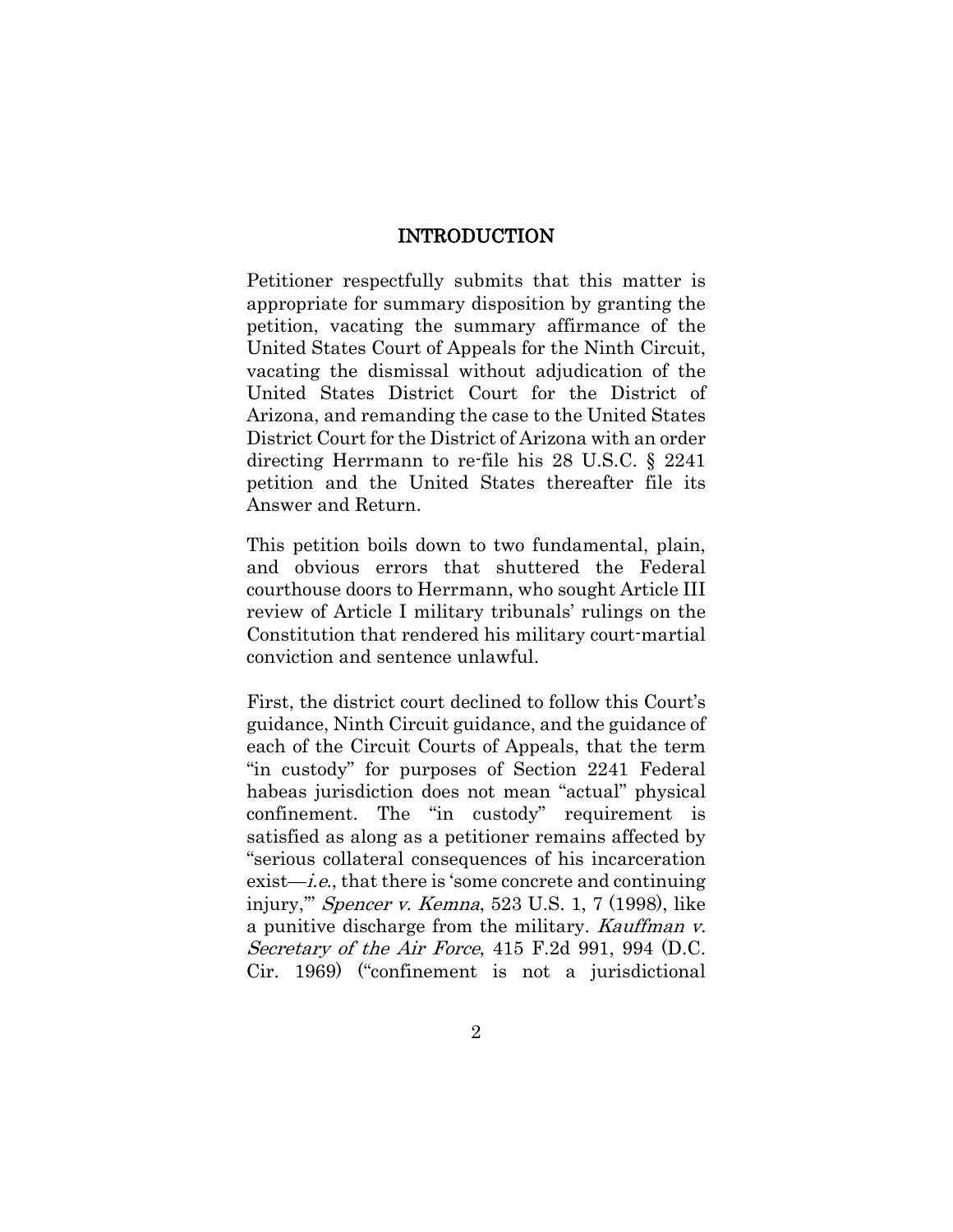requirement for collateral review of military judgments in civilian courts").

Petitioner Herrmann labors under consequences of his Article I trial, sentence, and appeal, to include reduction to the most junior enlisted rank, forfeiture of all pay and allowances, confinement for 10 months, the end of his military career, and the ineradicable stigma of a punitive discharge that one case describes as "infamy." Kauffman, 415 F.2d at 995. See also Carafas v. LaVallee, 391 U.S. 234, 237 (1968) (holding that habeas petition is not moot as long as petitioner suffers "collateral consequence"); *Brown v. Resor*, 393 U.S. 10 (1968) (remanding court-martial case in light of Carafas); Brown v. Resor, 407 F.2d 281, 283 (5th Cir. 1969) (acknowledging on remand that collateral consequences could support consideration of habeas petition arising out of court-martial even after the petitioner was no longer in custody); McAliley v. Birdsong, 451 F.2d 1244, 1246 (6th Cir. 1971) (finding that undesirable discharge carries with it serious "collateral consequences" which, under Carafas, require holding that the case is not moot).

Second, the district court erred by directing the clerk of the district court not to issue a Certificate of Appealability (COA), despite well-settled jurisprudence establishing that the COA requirement does not even apply to appeals of denials of Section 2241 petitions brought by Federal petitioners.

For these reasons, this matter is altogether ripe for summary disposition of grant, vacate, and remand.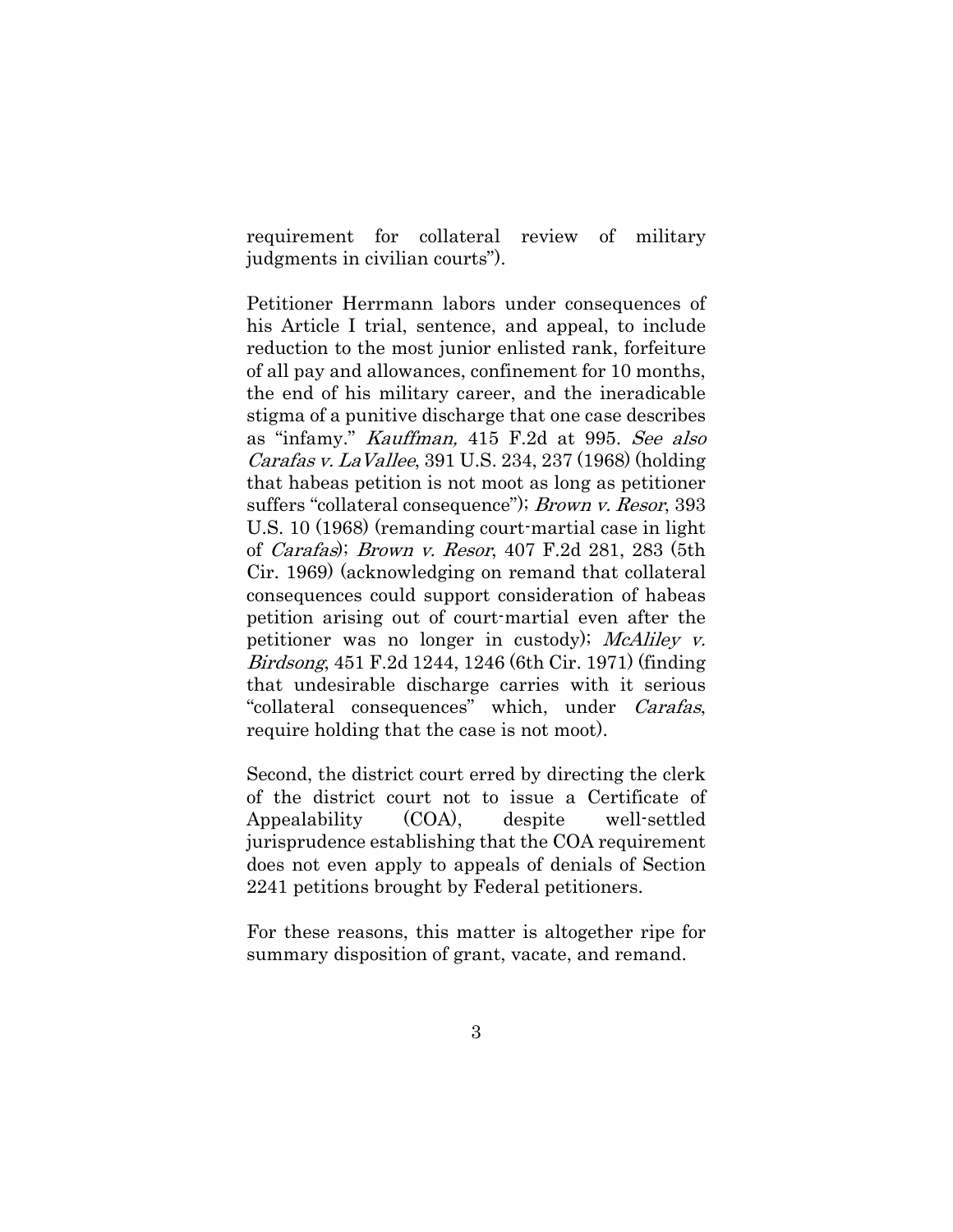# STATEMENT OF THE CASE AND STATEMENT OF FACTS

#### I. Proceedings Before Article I Court-Martial

At Fort Carson, Colorado, a military judge sitting as an Article I military tribunal (general court-martial) convicted Herrmann, contrary to his pleas, of willful dereliction in the performance of his duties and reckless endangerment, in violation of Articles 92 and 134, Uniform Code of Military Justice (UCMJ), 10 U.S.C. §§ 892 and 934 (2012).

Consistent with his pleas, the Article I judge acquitted Herrmann of solicitation to commit an offense, false official statement (two specifications), and obstruction of justice.

Herrmann, a non-commissioned officer and parachute rigger while on active duty in the Army, had supervisory oversight of junior soldiers whose duty was to physically inspect reserve parachutes (those held in the front of a paratrooper in the event the main chute, carried on a paratrooper's back, fails to properly deploy). Upon random inspection, it was discovered that three soldiers junior to Herrmann failed to physically inspect several reserve parachutes and instead marked them as airworthy. This practice is called "pencil-packing" because no actual physical inspection occurs, but personnel nevertheless certify that they had been physically inspected and ready for use. Although Herrmann did not "pencil-pack" any reserve parachutes, he was prosecuted, convicted, and sentenced based on his status as a supervisor.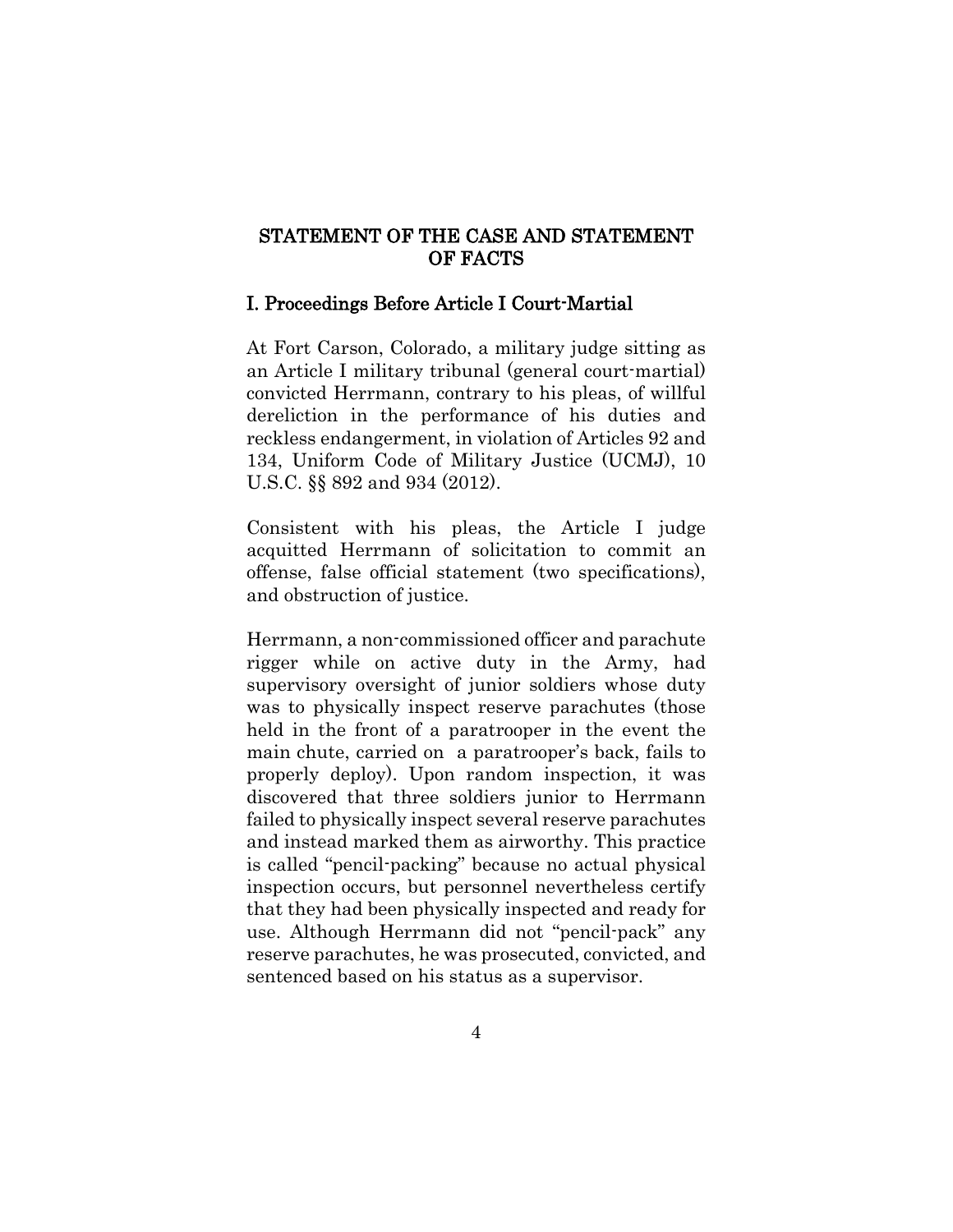Having been convicted of reckless endangerment and dereliction of duty, the commanding general who convened the Article I military tribunal approved the adjudged sentence of reduction to the most junior enlisted grade (E-1), forfeiture of all pay and allowances, confinement for 10 months, and a badconduct discharge from the Army.

Herrmann served his sentence to confinement and was released while his Article I direct military appeals were processing. Now a civilian, he continues to encounter adversity from his reduction in rank, forfeiture of all pay and allowances, and punitive discharge from the Army.

# II. Proceedings before the Article I United States Army Court of Criminal Appeals

After trial and upon Article 66, UCMJ, 10 U.S.C. § 866 review before an Article I appellate tribunal (Army Court), Herrmann argued that the prosecution failed to prove that it was *likely* that the reserve parachutes would have been necessary during a jump and, if deployed, would have failed, and that failure would have led to death or grievous bodily harm.

Herrmann cited the government's failure to introduce any evidence regarding failure rates of main parachutes, the success rate of deploying a reserve chute when needed, or the rate at which instances involving the deployment of fully operational reserve parachutes result in death or grievous bodily harm, all of which degraded the prosecution's evidence that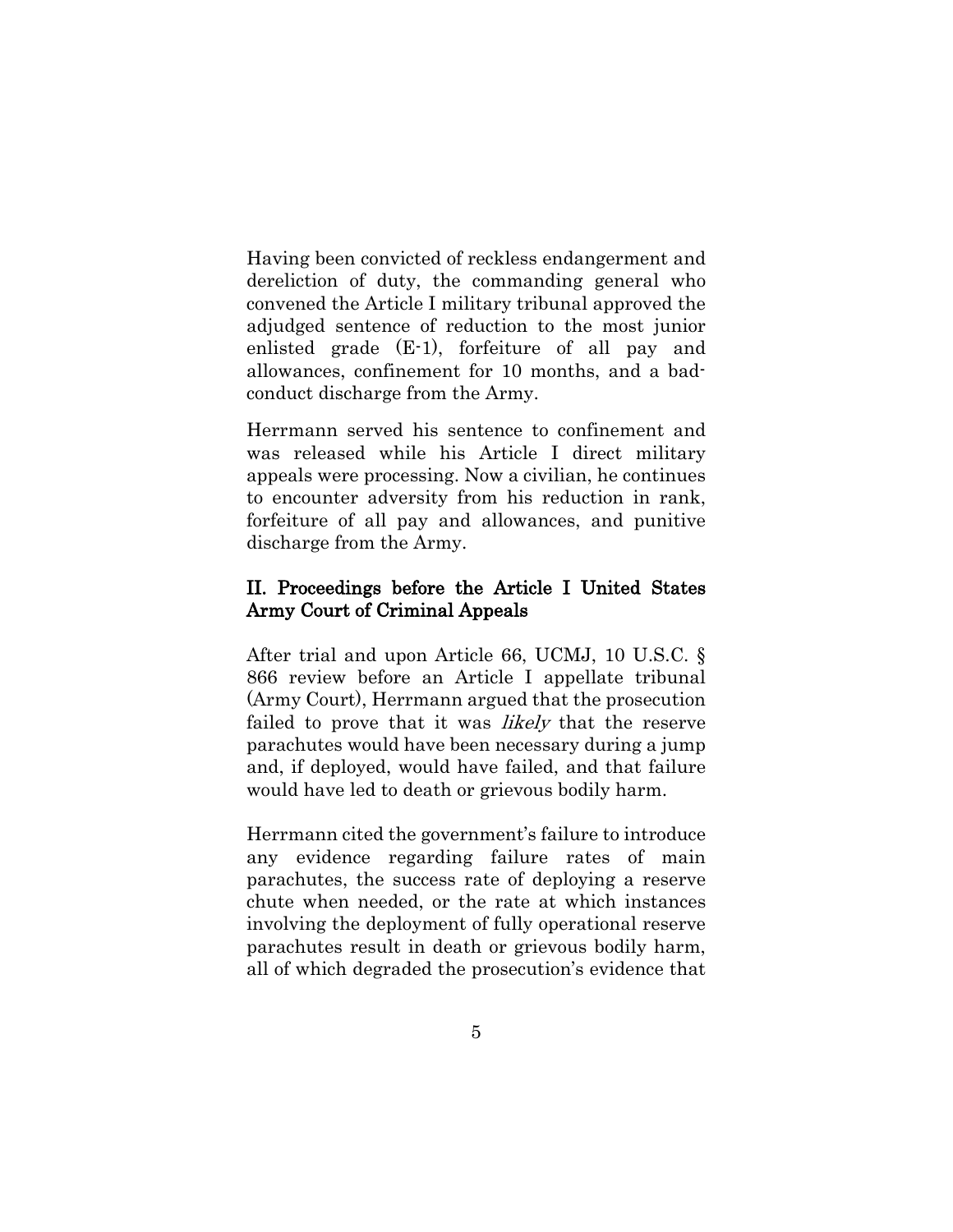the "pencil-packing" was "likely" to produce death or grievous bodily harm.

The Article I Army Court determined that the prosecution did not have to offer evidence concerning likelihood, an element of the offense, as Herrmann proffered. The court instead focused on what likely does not mean, and, by contrast, what *likely* does mean, to reach the following interpretation of "likely:"

A means, force, or conduct is likely to produce death or grievous bodily harm when that is the natural and probable result or consequence of that particular means, force, or conduct. This "likelihood" determination is made utilizing a common-sense approach and factoring in and balancing all relevant facts and circumstances.

The Army Court affirmed the court-martial findings and sentence in a published opinion, United States v. Herrmann, 75 M.J. 672, 678 (A. Ct. Crim. App. 2016).

# III. Proceedings before the Article I United States Court of Appeals for the Armed Forces (CAAF)

Pursuant to Article 67, UCMJ, 10 U.S.C. § 867, the CAAF granted review of whether the evidence was legally sufficient to find Herrmann committed reckless endangerment, which requires proof the conduct was "likely" to produce death or grievous bodily harm.

In Herrmann, 76 M.J. at 308, the CAAF refused to apply its published decision in United States v.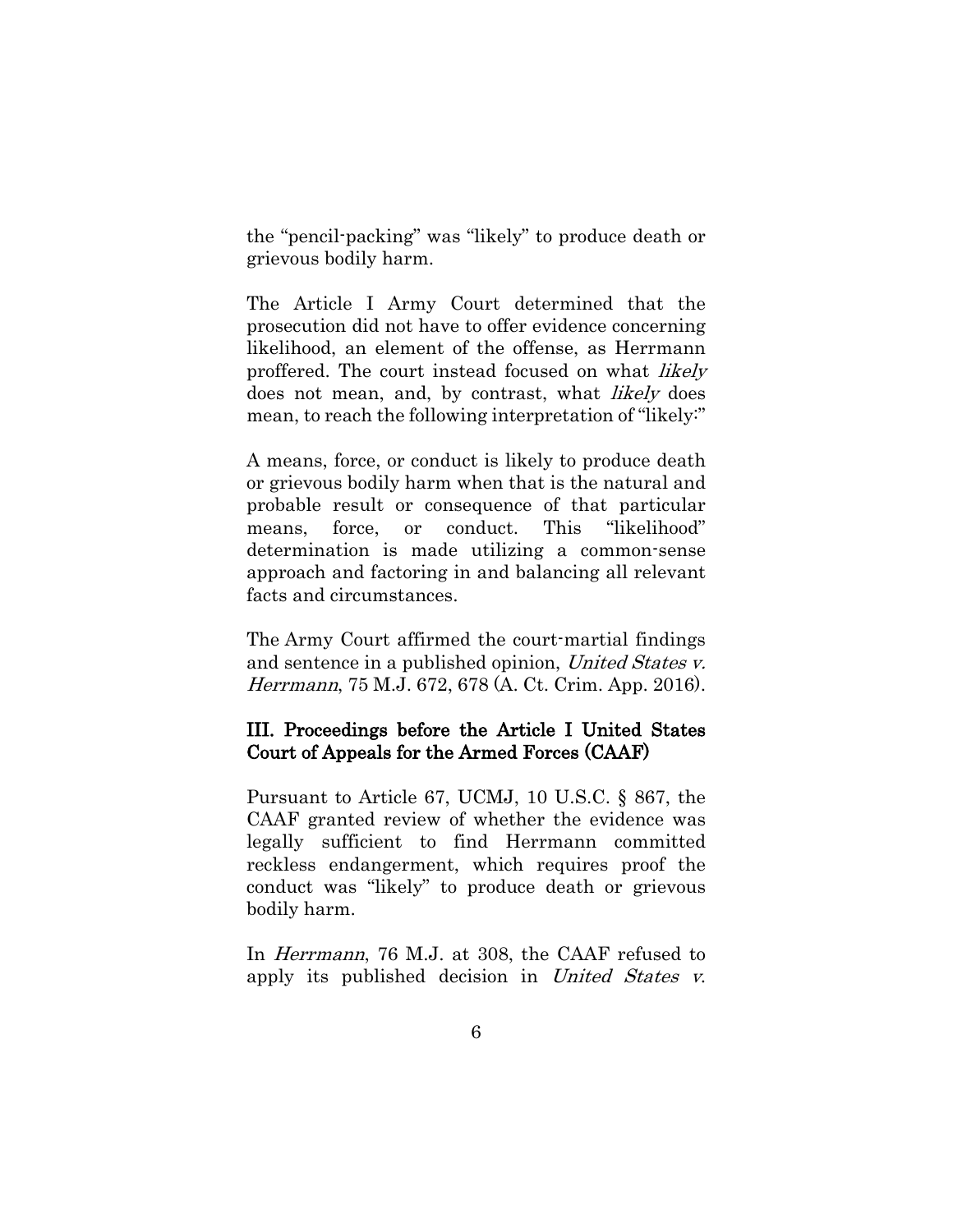Gutierrez, 74 M.J. 61, 66-68 (CAAF 2015), that a 1:500 chance of occurrence was legally insufficient to sustain a conviction. In *Gutierrez*, the Court held that a 1:500 chance, or 0.20% chance, of contracting HIV does not meet the statutory definition of likely to produce death or grievous bodily harm.74 M.J. at 67. The court reasoned that "in law, as in plain English, an event is not 'likely' to occur when there is a 1-in-500 chance of occurrence." Id. A risk of "almost zero does not clear any reasonable threshold of probability," nor does a risk of transmission that was only "remotely possible." Id. at 68.

Application of the Gutierrez 1:500 standard, or 0.20% as being "not likely" would have all but ensured reversal of Herrmann's reckless endangerment conviction and sentence, especially where the leading Army Field Manual on the subject of parachute failures uses substantial data derived over time and expert opinions to conclude as Army doctrine that a main parachute will deploy correctly 99.98% of the time. Thus, a reserve parachute will only have to be accessed .02% of the time. The legal significance is that the Gutierrez 1:500 finding converted to a percentage is 0.2%, or ten times greater likelihood of death or grievous bodily harm than the .02% derived from the Army's own data and doctrine for reserve parachutes. Put differently, the likelihood of death or grievous bodily harm in Herrmann was at least ten times less than that found legally insufficient in Gutierrez.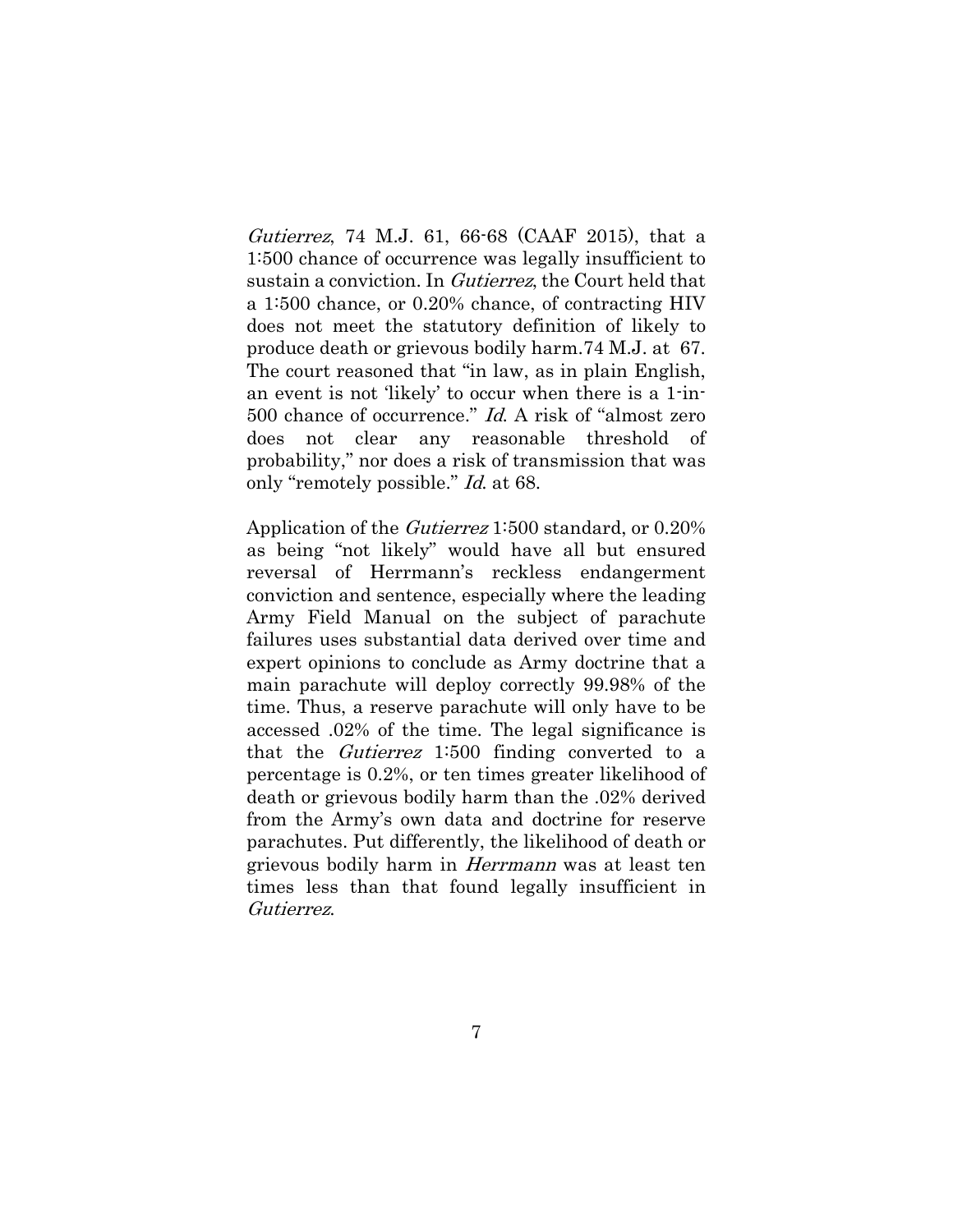But, the CAAF declined to apply its precedent in Gutierrez, which would have all but ended the case in Herrmann's favor.

# IV. Proceedings Before This Court

Because the CAAF granted review of Herrmann's case and denied any relief, he sought certiorari before this Court. In his petition, he characterized the issue as the problematic case where the CAAF changed the definition of the law and the standard by which criminality is measured, mid-stream and thereby implicated ex post facto and due process considerations, which led to the type of arbitrary Article I decision making this Court's vagueness doctrine seeks to prevent. The CAAF's decision could be rightly seen as the inevitable by-product of a vague criminal statute where the invitation to be applied ad hoc or *post hoc* was accepted.

But, on November 27, 2017, this Court denied Herrmann's timely Petition for a Writ of Certiorari to the United States Court of Appeals for the Armed Forces. Herrmann v. United States, 138 S. Ct. 487 (2017).

### V. Title 28 U.S.C. § 2241 Petition For Habeas Corpus

On November 26, 2018, Herrmann, having completed his sentence to confinement and subsequently exhausted the Article I statutorily required direct review of his court-martial convictions and sentence, brought an Article III challenge pursuant to 28 U.S.C. §§ 2241 and 2243 (court may fashion orders to grant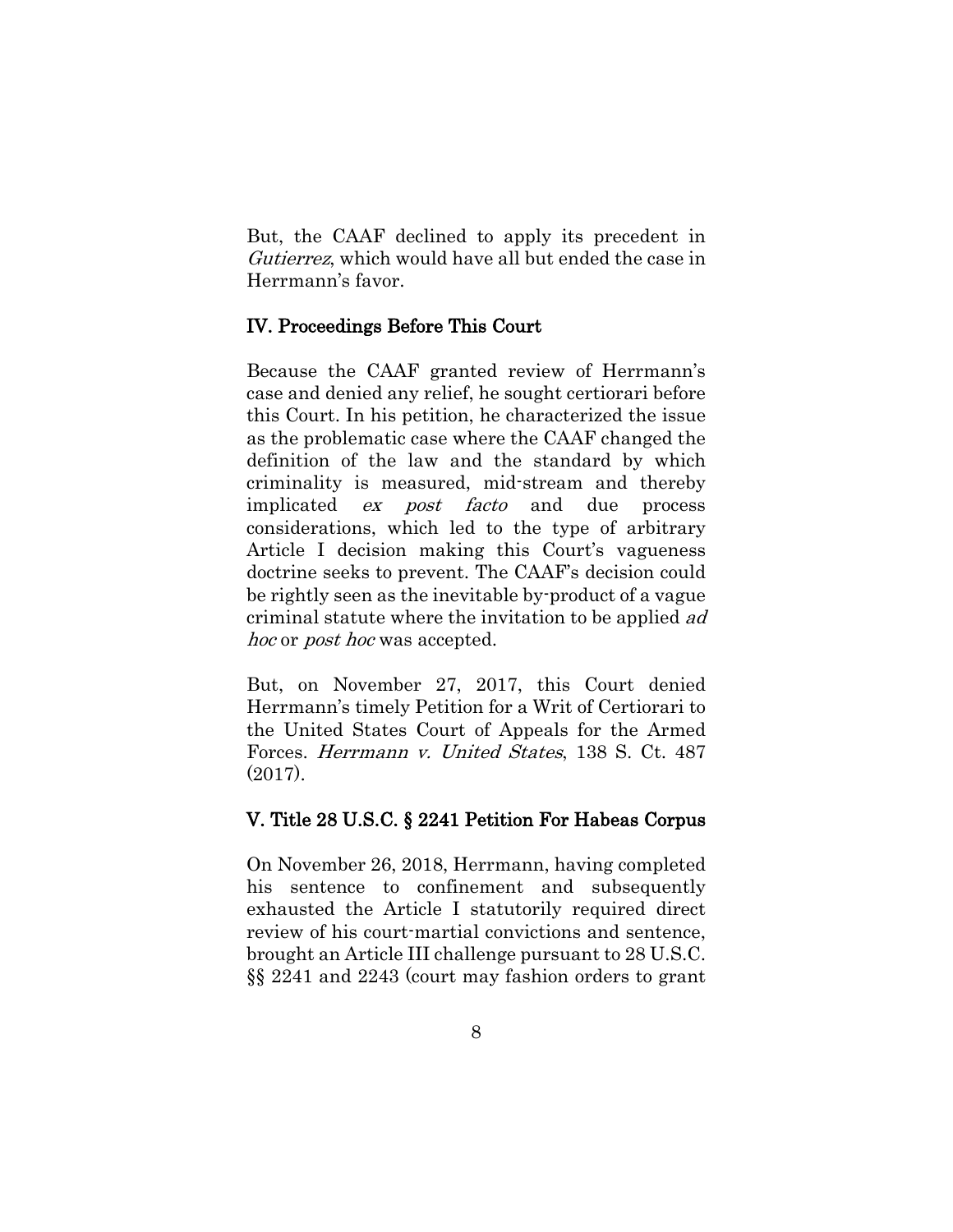relief as law and justice require) in his home state before the United States District Court for the District of Arizona.

Rather than direct the United States to file its Answer and Return, customary judicial responses to Section 2241 military habeas petitions, the district court sua sponte and erroneously dismissed the petition without adjudication noting that Herrmann was no longer in actual physical custody. He had served his confinement (characterized as "good behavior") while his case was processing through the Article I statutorily required appeal process. In the same action, the district court errantly directed the clerk not to issue a certificate of appealability.

On April 11, 2019, the district court dismissed the case without adjudication. Herrmann v. Esper, 2019 U.S. Dist. LEXIS 63450 (D. Ariz., Apr. 11, 2019), and on June 4, 2019, denied Herrmann's request for reconsideration.

# VI. United States Court of Appeals for the Ninth **Circuit**

On January 22, 2020, the lower court summarily affirmed the district court's dismissal. Herrmann v. McCarthy, 2020 U.S. App. LEXIS 2008.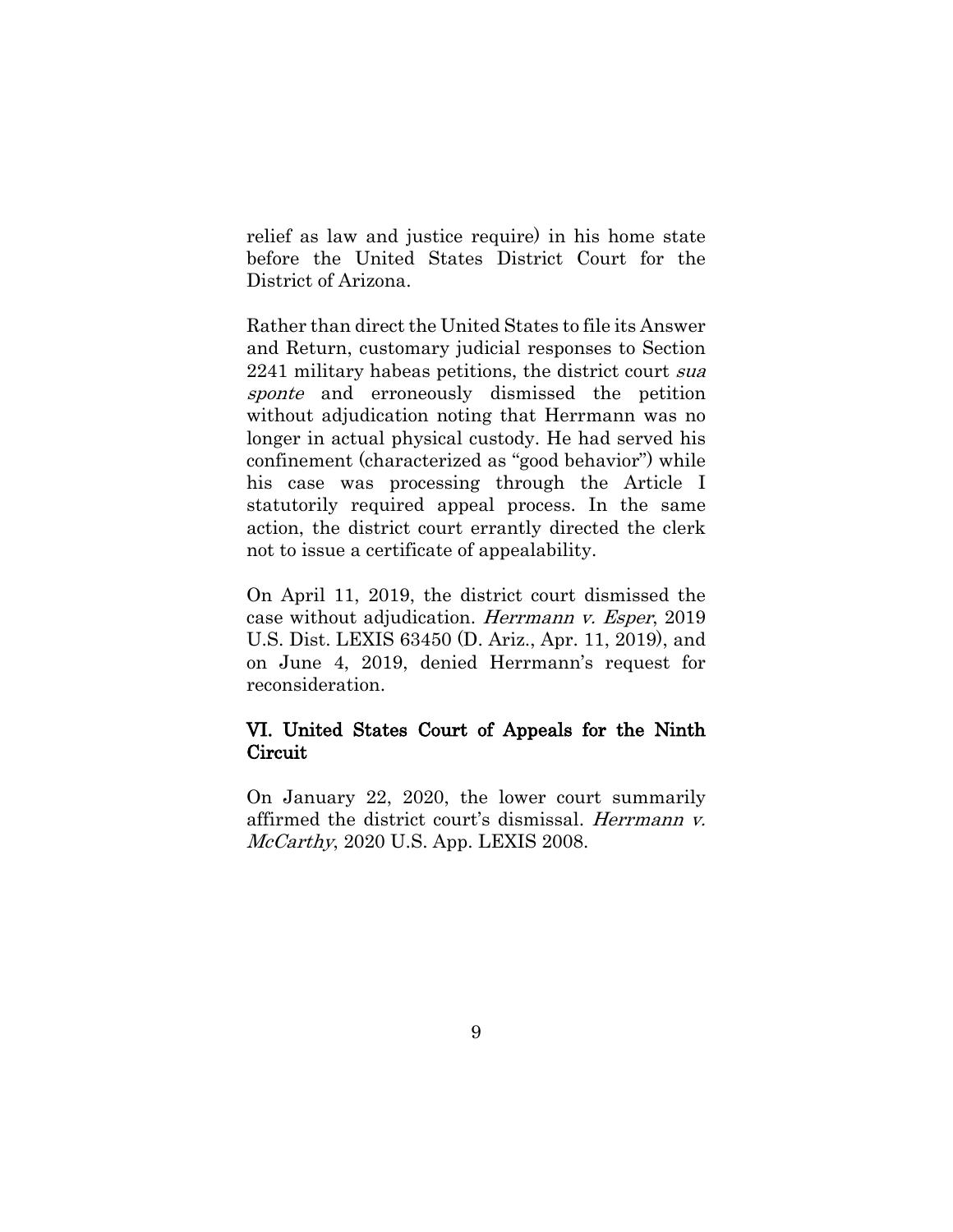#### REASONS FOR GRANTING THE PETITION

I. This Court should summarily Dispose of this Matter by Granting the Petition, Vacating the Judgments Below, and Remanding to the District Court because "In Custody" does not Mean actual physical Custody for Purposes of Section 2241 Federal Habeas Corpus Subject Matter Jurisdiction for military Members.

A United States District Court has jurisdiction pursuant to 28 U.S.C. § 2241 to grant a writ of habeas corpus "to a prisoner . . . in custody in violation of the Constitution . . . of the United States," and to grant relief beyond mere release from custody by fashioning orders as "law and justice require." 28 U.S.C. § 2443.

Although Herrmann had completed his sentence to confinement by the time his Article I military appeals ended and he exhausted his military remedies, at the time of his petition he was nevertheless "in custody" as the courts have uniformly interpreted that statutory phrase. Herrmann's liberty and freedom remained negatively affected as collateral consequences given his reduction in rank, forfeiture of pay and promotion, and bad conduct (punitive) discharge from the Army, all of which last into civilian life.

It is well established by this Court that habeas petitions like Herrmann's are properly entertained in Article III courts, even if the petitioner is no longer in actual physical custody. For example, in Schlesinger v. Councilman, 420 U.S. 738 (1975), this Court held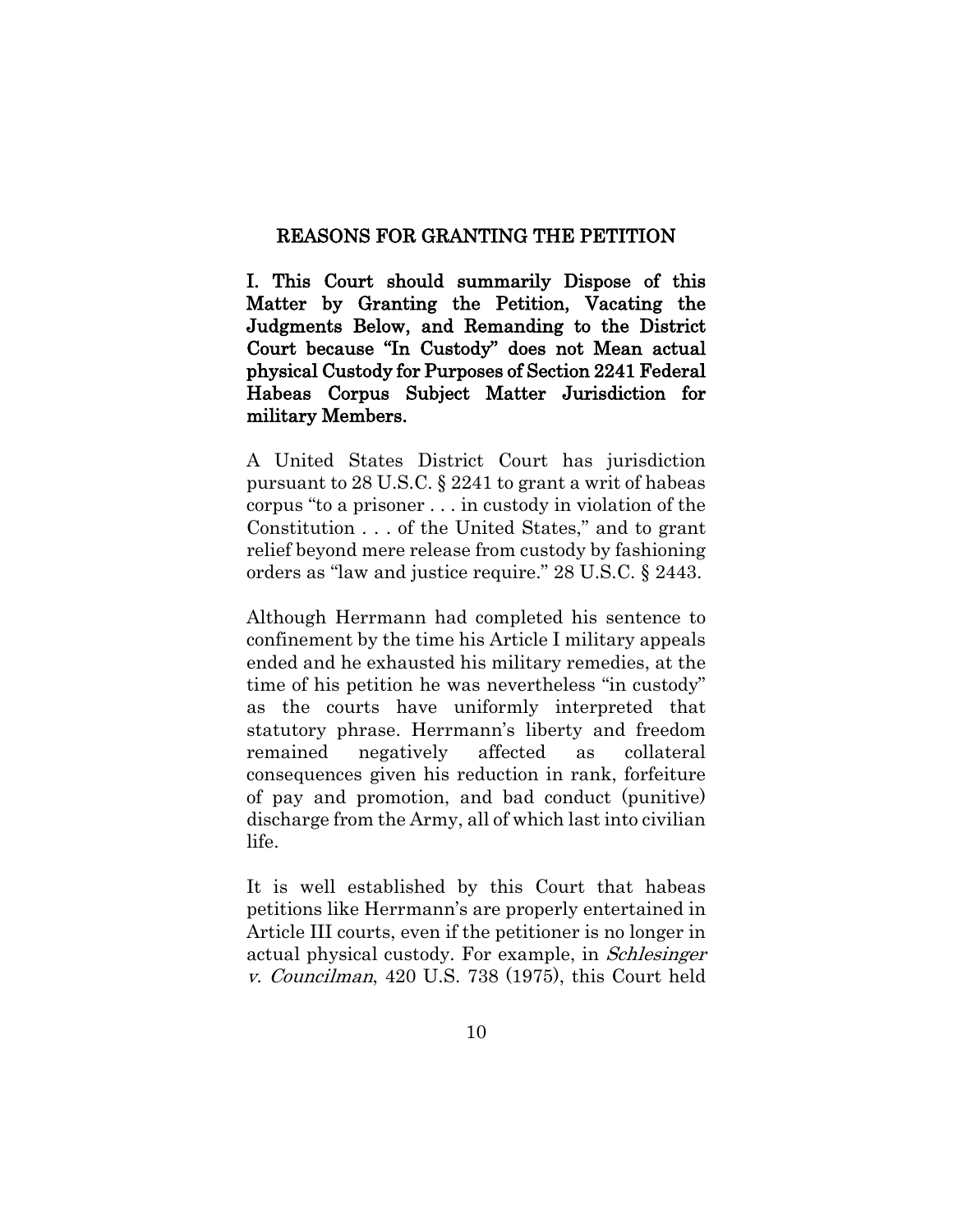that Congress did not intend to confine collateral attacks on court-martial proceedings to one statute only, namely, 28 U.S.C. § 2241. The Schlesinger Court pointed to Federal Question jurisdiction (28 U.S.C. § 1331) as a basis for Article III subject matter jurisdiction when a military petitioner pressing a Section 2241 habeas claim was not in actual physical custody.

The *Schlesinger* Court reasoned that restraint on liberty, although perhaps the most immediately onerous, is not the only serious consequence of a court-martial conviction. After release from confinement, "[s]uch convictions may result, for example, in deprivation of pay and earned promotion, and even in discharge or dismissal from the service under conditions that can cause lasting, serious harm in civilian life. Schlesinger, 420 U.S. 752. Accordingly, this Court has confirmed Article III jurisdiction in the absence of actual physical custody under 28 U.S.C. § 1331 based on the serious consequences of a courtmartial conviction that can cause lasting harm in civilian life.

Applied here, Herrmann has been deprived of rank, pay, promotion, a military career, and punitively discharged which has caused lasting and serious harm to his civilian life. As such, jurisdiction is appropriate under Schlesinger.

This Court has found that the term "in custody" encompasses more than physical in a wide variety of circumstances. For instance, the term "custody" for purposes of seeking a writ of habeas corpus now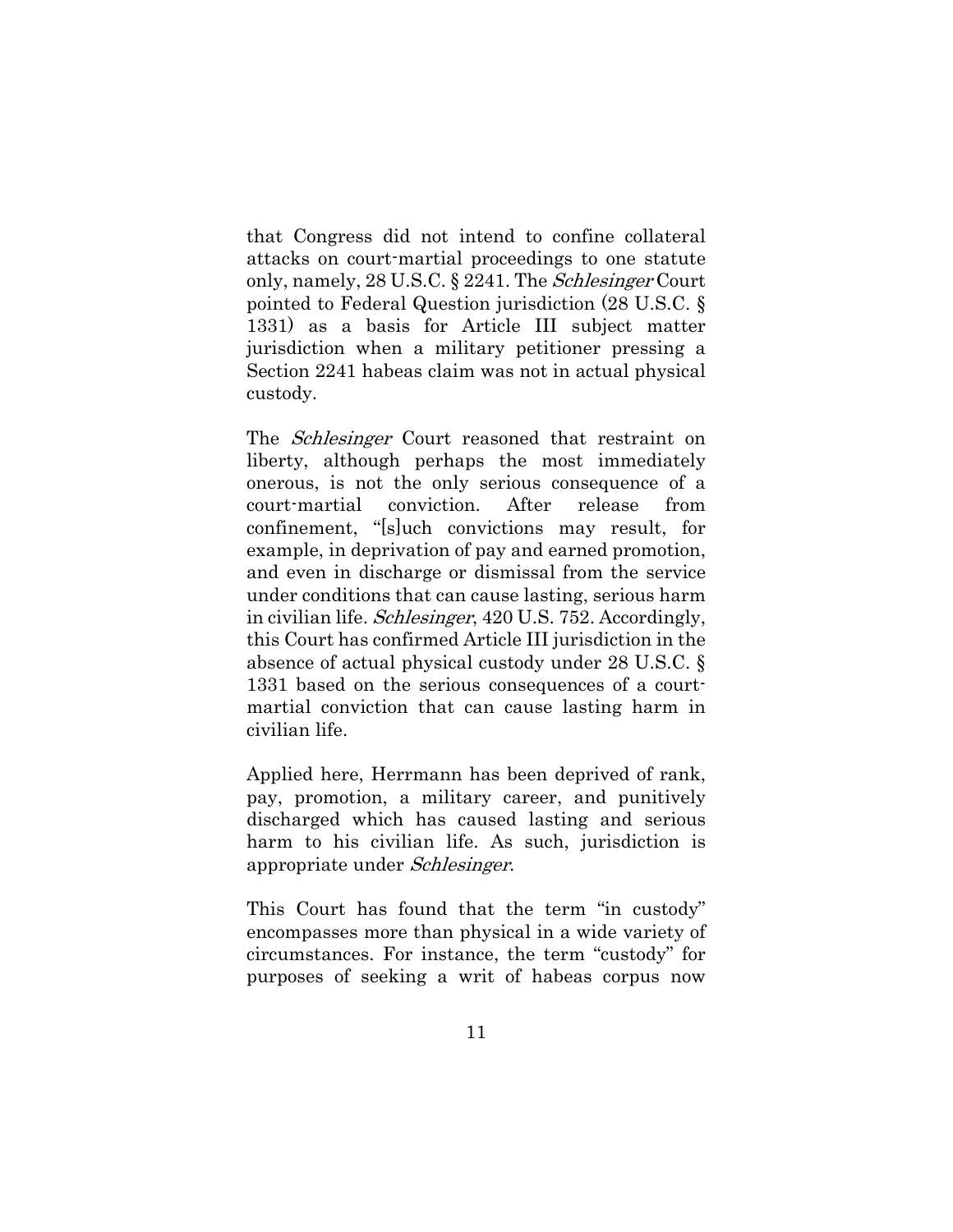includes a petitioner who is on parole. Jones v. Cunningham, 371 U.S. 236 (1963) (the use of habeas corpus is not restricted to situations in which the applicant is in actual, physical custody). The term also includes a person who is at large on his own recognizance but subject to several conditions pending execution of his sentence. Hensley v. Municipal Court, 411 U.S. 345 (1973). And it also includes someone who has been released on bail after conviction pending final disposition of his case. Lefkowitz v. Newsome, 420 U.S. 283 (1975).

The U.S. Circuit Courts of Appeals have concluded that habeas jurisdiction exists in circumstances similar to those presented here. For instance, Kauffman v. Secretary of the Air Force, 415 F.2d 991 (D.C. Cir. 1969), is instructive. In Kauffman, the District of Columbia Circuit held that "confinement is not a jurisdictional requirement for collateral review of military judgments in civilian courts." 415 F.2d at 994. That is, confinement or custody is not a jurisdictional requirement for collateral review of military judgments in civilian courts, where the military petitioner was released from confinement before his direct military appeal process was completed. The court reasoned that "[a] serviceman need not be in prison, for the continuing disabilities attending a dishonorable discharge provided a case or controversy, and 'the right to due process would be lost if one deprived of it could not obtain redress because not in confinement.'" Kauffman, 415 F.2d at 995 (internal citation omitted).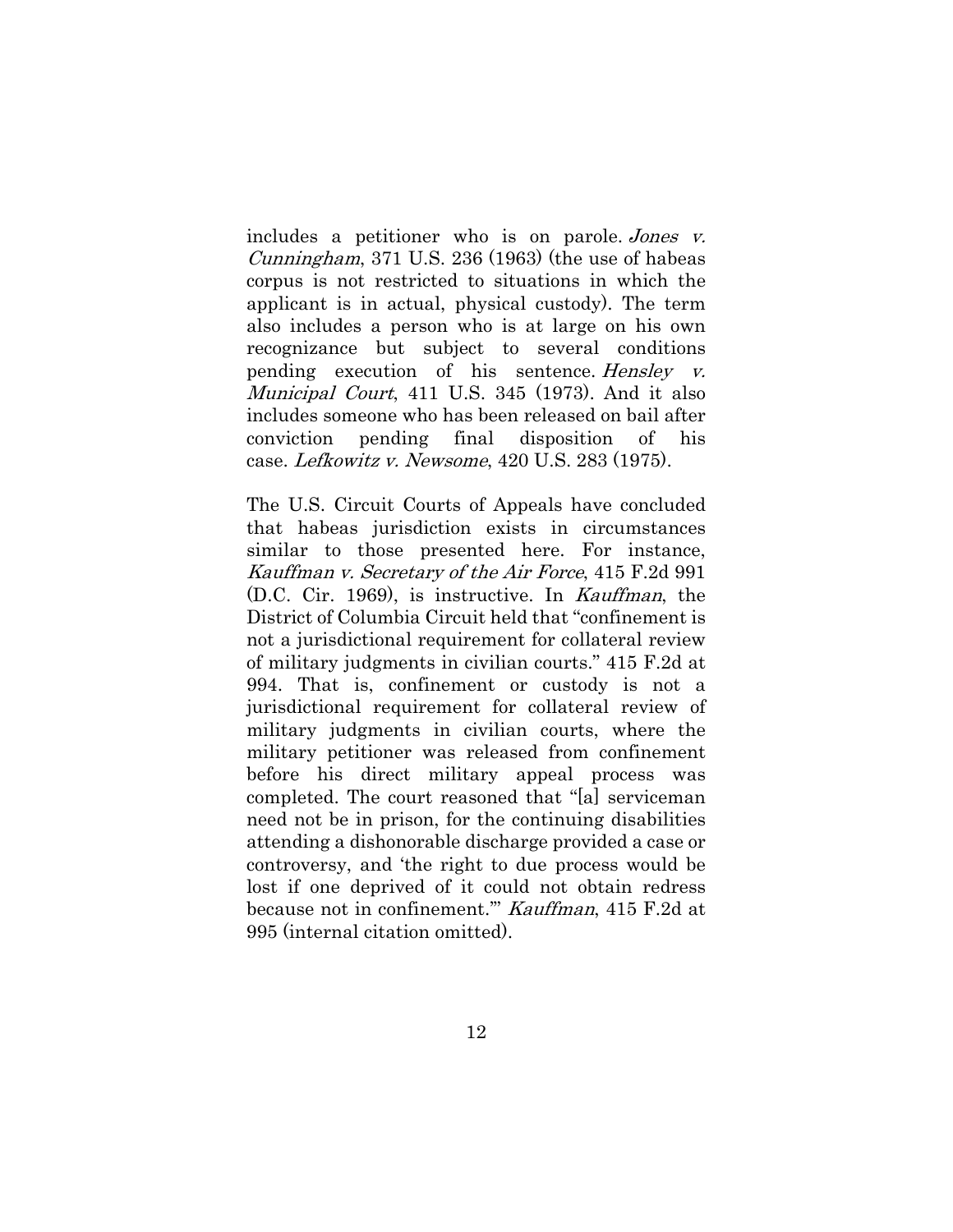Turning to the ineradicable stigma of a punitive discharge from the military forming a basis for jurisdiction after a military petitioner is released from custody, the Kauffman court noted, "the deprivation of liberty under an invalid conviction is a grievous injury, but a military discharge under other than honorable conditions imposes a lifelong disability of greater consequence for persons unlawfully convicted by courts martial." Id. Further, the court observed that "[i]n terms of its effects on reputation, the stigma experienced by the recipient of a discharge under other than honorable conditions is very akin to the concept of infamy." Id. (internal citation omitted).

The Kauffman court also recognized the situation where a military court does not sentence an accused to confinement, but instead, discharges them from the military with a punitive discharge. Without confinement, a traditional predicate for military habeas review, a military petitioner would not be able to seek redress from Article III jurists and experts. Id. at 996.

> To hold that collateral review is contingent on confinement in every case would arbitrarily condition the serviceman's access to civilian review of constitutional errors upon a factor unrelated to the gravity of the offense, the punishment, and the violations of the serviceman's rights.

Id.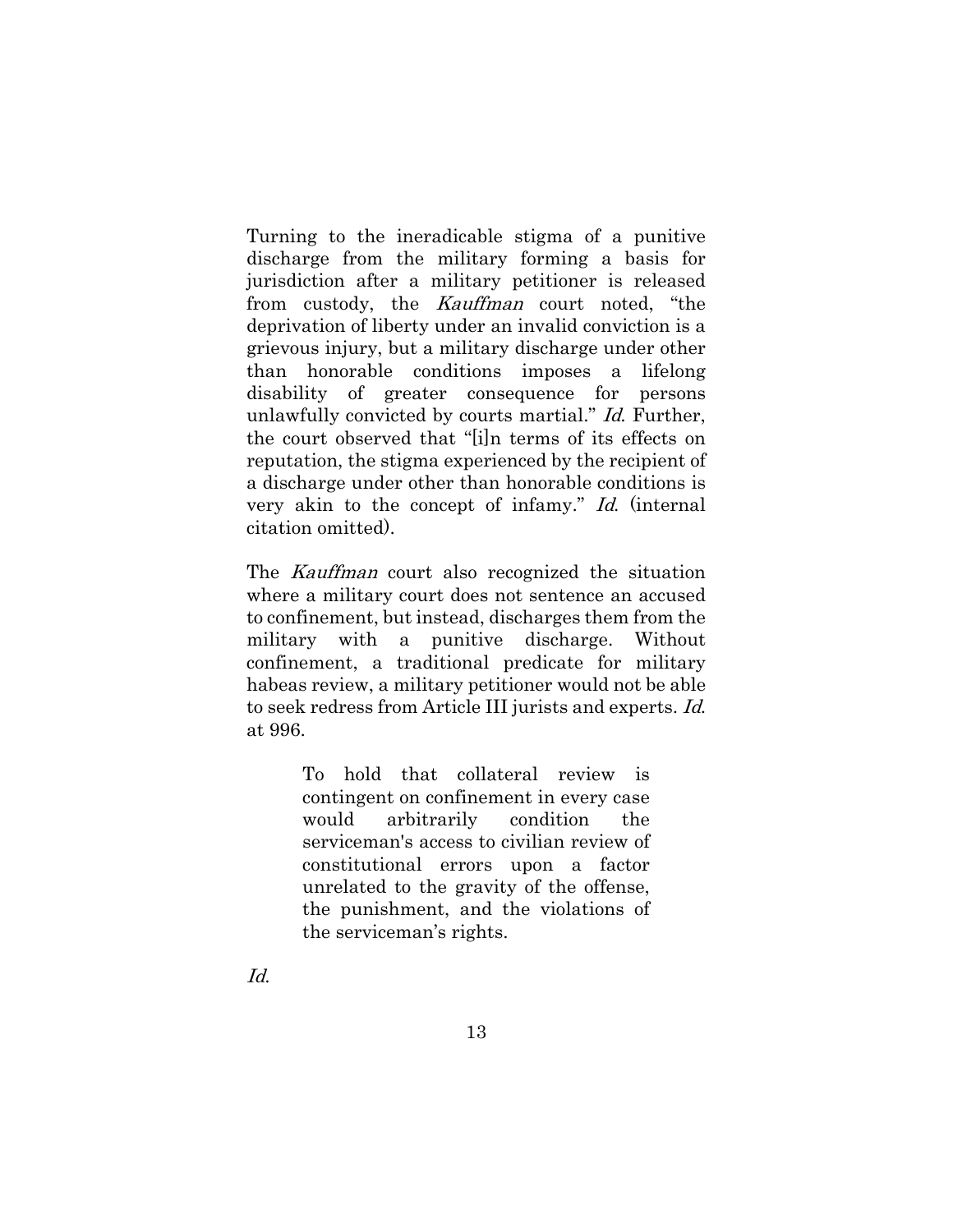The Court in Kauffman further explained the result of requiring confinement as a condition of a military member's access to collateral remedies would be arbitrary where, through no fault of their own, the opportunity to secure Article III review expired because he was released while continuing to exhaust his Article I military remedies. Id.

The circumstances described in Kauffman are present here. Herrmann was released from incarceration while his Article I appeals were underway but not yet exhausted. After release, and after exhaustion of the military appellate process, Herrmann filed his Section 2241 petition and continues to experience the disabilities of his bad conduct discharge from confinement and return to civilian life such that an actual case or controversy exists for purposes of Article III of the Constitution. The merits of his Section 2241 petition challenge the constitutionality of his conviction and sentence.

The D.C. Circuit found jurisdiction where the petitioner was never sentenced to confinement as part of his court-martial sentence. In United States Ex. Rel. New v. Rumsfeld, 448 F.3d 403, 406 (D.C. Cir. 2006), the court applied § 2241 to the undisputed fact that petitioner's court-martial sentence did not include a term to confinement, rather, only a punitive discharge from the Army. Basing his claim on Section 2241, even though he was not, nor ever was incarcerated, the court relied on Schlesinger, supra, and held that subject matter jurisdiction was proper. The Court in New reasoned: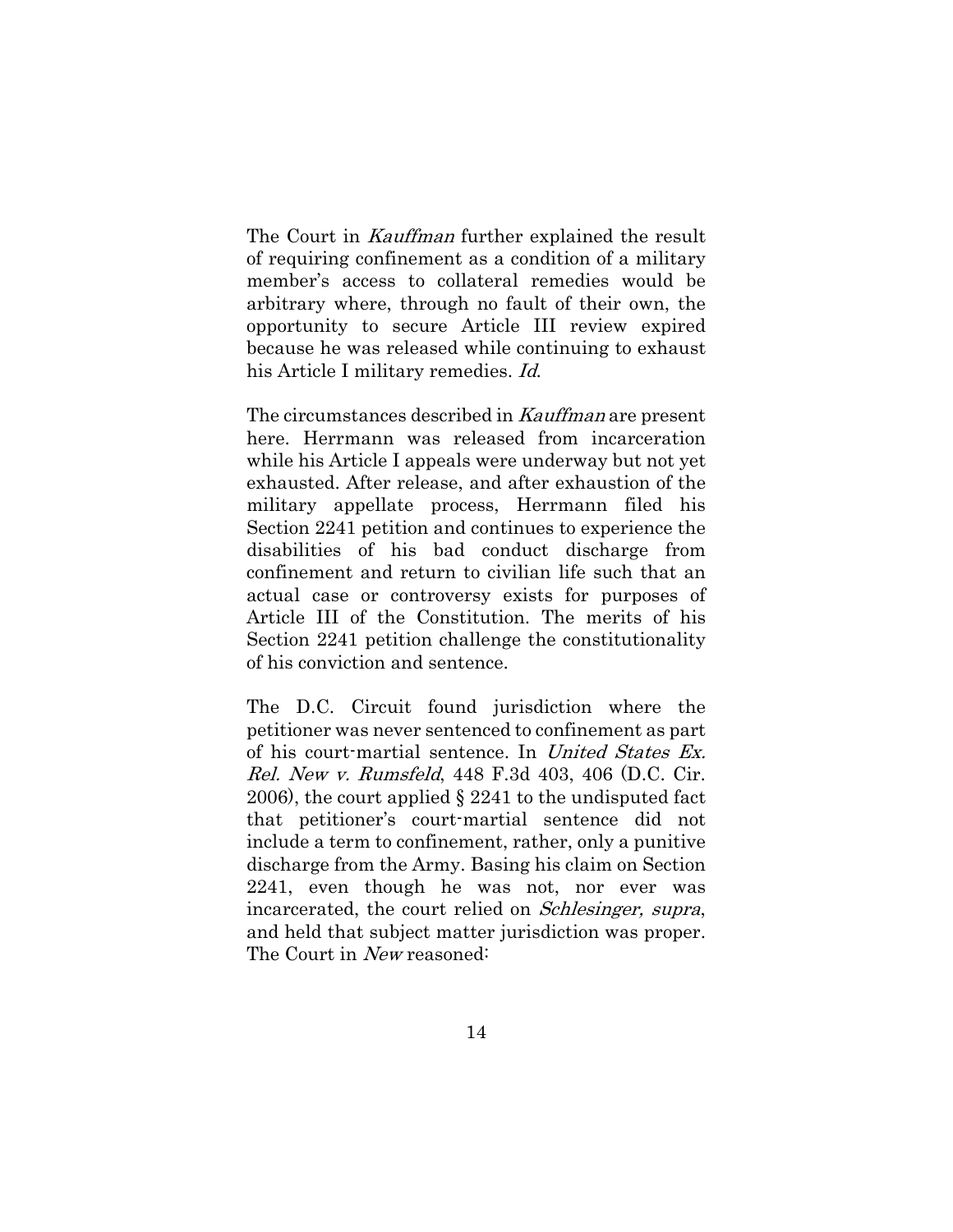Section 2241(c) precludes granting the writ unless the petitioner is in custody. Upon conviction by court-martial [military petitioner] received a badconduct discharge; as he is not in custody, § 2241 can't supply subject matter jurisdiction. This is not fatal, however, because the Supreme Court has held that Congress didn't intend to confine collateral attacks on courtmartial proceedings to  $\S$  2241 [citing] Schlesinger, supral. Thus the district court had subject matter jurisdiction to hear New's collateral attack under § 1331 (which New's second amended complaint invoked).

New, 448 F.3d at 406.

Herrmann not only invoked Sections 2241 and 2243, but also, like the petitioner in New who was not in actual physical custody but afflicted by a bad conduct discharge in civilian life, Section 1331 for jurisdiction.

In addition to Kauffman and New, which arose from the District of Columbia Circuit, courts in other Federal Circuits that have addressed the issue have found that habeas petitions like Herrmann's are properly entertained, even though the petitioner is not in actual physical custody. See United States v.  $Re, 372$  F.2d 641 (2d Cir. 1967) (probation sufficient custody); United States ex rel. Meadows v. New York, 426 F.2d 1176 (2d Cir. 1970) (subject to parole detainer warrant sufficient custody); Walker v. North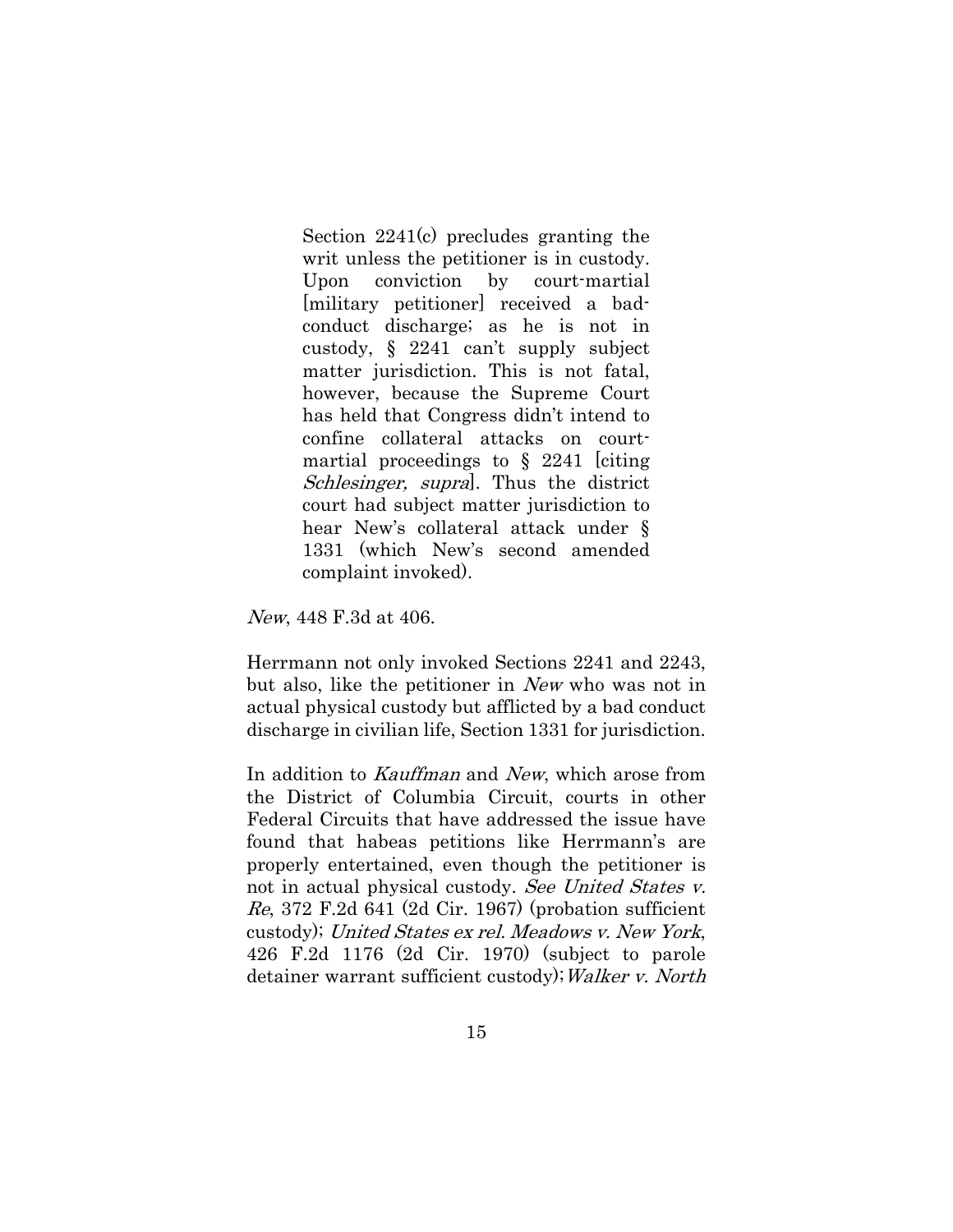Carolina, 262 F. Supp. 102 (W.D. N.C. 1966), aff'd per curiam, 372 F.2d 129 (4th Cir. 1967) (recipient of a conditionally suspended sentence sufficient custody); Marden v. Purdy, 409 F.2d 784 (5th Cir. 1969) (free on bail sufficient custody); *Burris v. Ryan*, 397 F.2d 553 (7th Cir. 1968); Capler v. City of Greenville, 422 F.2d 299 (5th Cir. 1970) (released on appeal bond sufficient custody).

Indeed, following this Court's guidance, the various Federal Circuit Courts of Appeals have also not required actual physical confinement as long as a habeas petitioner labors under some consequence of her conviction. Fernos-Lopez v. Figarella-Lopez, 929 F.2d 20, 21 – 23 (1st Cir.), cert. denied, 502 U.S. 886 (1991) (contempt for failure to pay alimony sufficient custody for habeas); Nowakowski v. New York, 835 F.3d 210, 217 – 217 (2d Cir. 2016) (potential for future adverse consequences from conviction sufficient "custody"); *United States v. Doe*, 810 F.3d 132, 142 (3d Cir. 2015) (supervised release from prison sufficient custody); Nakell v. Attorney General, 15 F.3d 319, 322 – 23 (4th Cir. 1994) (release from jail petitioner sought return of \$500 fine sufficient custody); Landry v. Hoepfner, 840 F.2d 1201, 1204 n.8 (5th Cir. 1988) (en banc), cert. denied 489 U.S. 1083 (1989) (release pending appeal sufficient custody); McClain v. United States Bur. of Prisons, 9 F.3d 504, 504 (6th Cir. 1993) (supervised release sufficient custody); *Bryan v. Duckworth*, 88 F.3d 431, 432 – 33 (7th Cir. 1996) (custody satisfied for released petitioner unless there is no possibility that the conviction will have collateral consequences); Leonard v. Nix, 55 F.3d 370, 373 (8th Cir. 1995)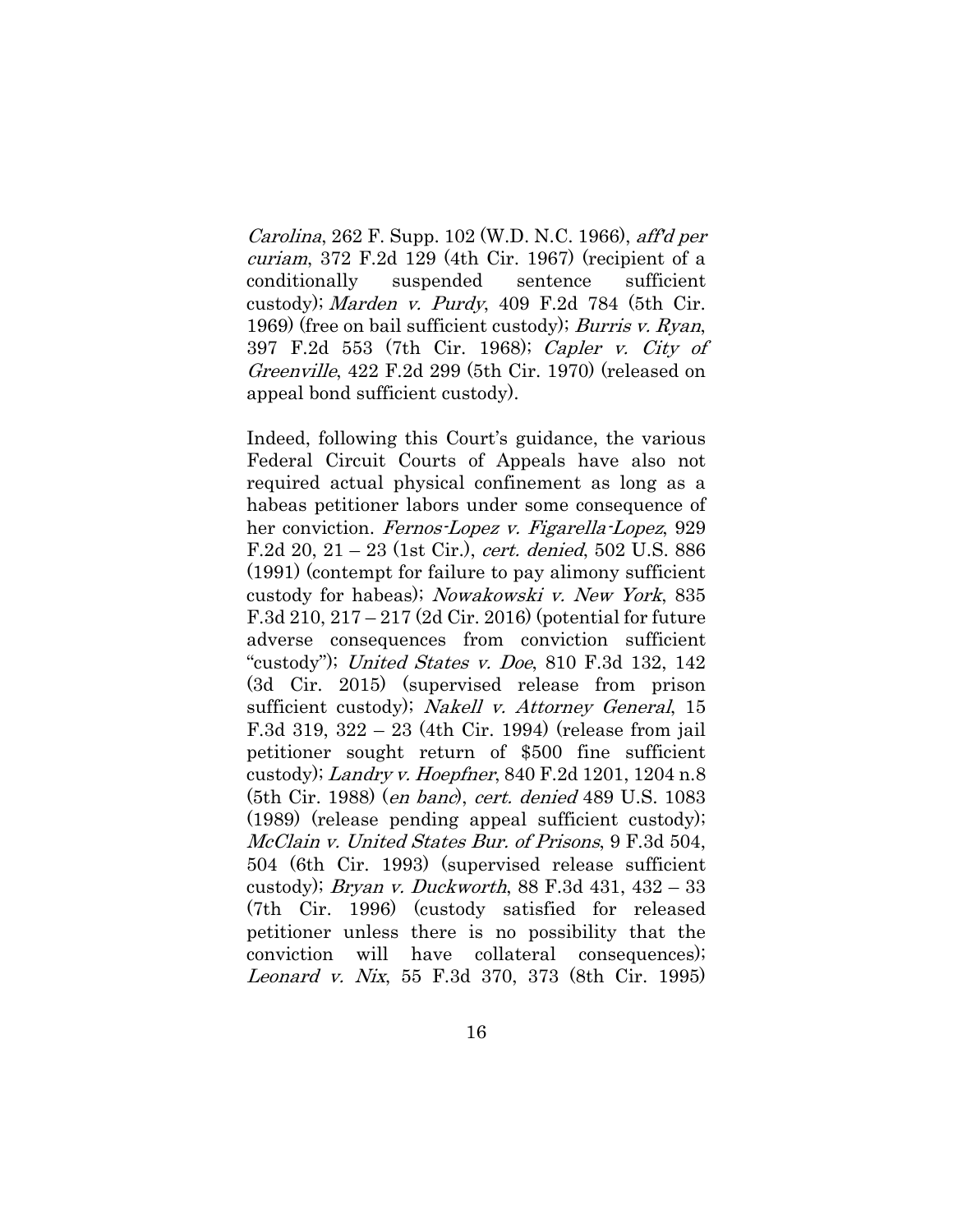("Collateral consequences are presumed to stem from a criminal conviction even after release."); Oyler v. Allenbrand, 23 F.3d 292, 294 (10th Cir.), cert. denied, 513 U.S. 909 (1994) (custody satisfied even though petitioner completed probation because conviction could be used in later case for impeachment or to enhance sentence); and *Dawson v. Scott*, 50 F.3d 884, 886 n.2 (11th Cir. 1995) (supervised release sufficient custody).

The principle underlying the conclusion that actual custody is not necessary for purposes of obtaining habeas relief is that petitioners who have completed sentences for criminal convictions retain "a substantial stake in [overturning] the judgment of conviction which survives the satisfaction of the sentence." *Carafas*, 391 at 237 (citing *Fiswick v.*) United States, 329 U.S. 211, 222 (1946) (disabilities of a criminal conviction kept the case from being moot and that collateral relief should not be denied because of exhaustion requirements and delays in court processes). See also Cunningham, 371 U.S. at 236 (petitioner released on parole sufficient custody); Garlotte v. Fordice, 515 U.S. 39 (1995) (same); Rumsfeld v. Padilla, 542 U.S. 426, 437 (2004) ("we no longer require physical detention as a prerequisite to habeas relief": "our understanding of custody has broadened to include restraints short of physical confinement"); Spencer, 523 U.S. at  $7 - 12$  (liberal construction "in custody" requirement finding "custody" whenever petitioner suffers [some] present restraint from a conviction").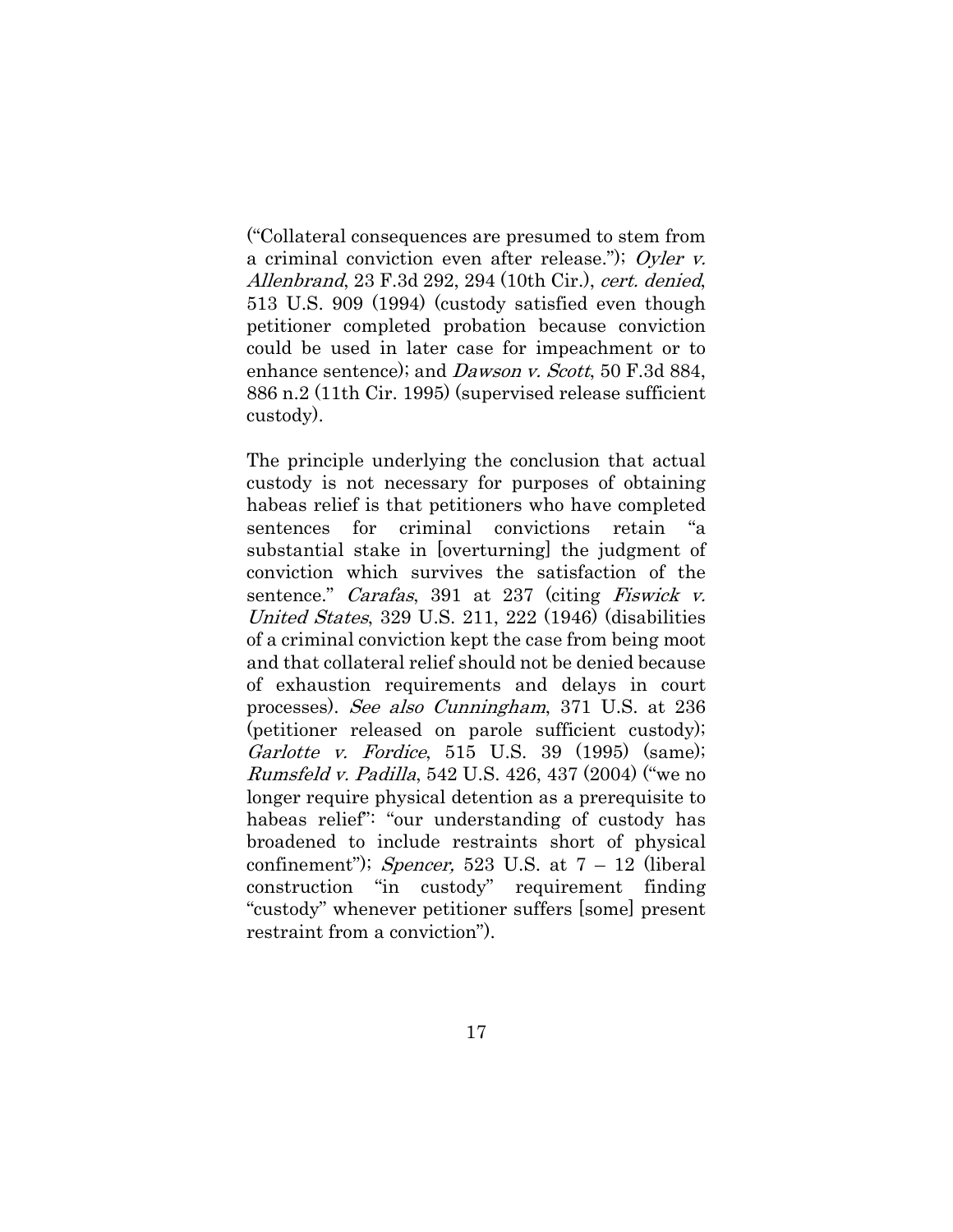The district judge failed to consider or apply these authorities. Instead, in wrongly concluding that the requirement to be "in custody" was not met by Herrmann, the district court relied on five inapposite cases: Maleng v. Cook, 490 U.S. 488 (1989); United States v. Augenblick, 393 U.S. 348 (1969); Chaidez v. United States, 568 U.S. 342 (2013); Braden v. 30th Judicial Circuit Court of Ky., 410 U.S. 484 (1973); and Strait v. Laird, 406 U.S. 341 (1972).

Maleng involved a civilian petitioner convicted under Washington state law in 1958, whose sentence expired by its own terms in 1978. Maleng was in actual physical custody in 1985 for separate offenses when he filed his habeas petition. Maleng, 490 U.S. at 489. The court's inquiry in *Maleng* did not involve a military petitioner convicted under Federal law whose sentence continues to present negative consequences in civilian life, e.g. his punitive discharge.

Augenblick was based on military claims before the U.S. Court of Federal Claims seeking back pay based on 28 U.S.C. § 1491. Augenblick, 393 U.S. at 350 n.2. (noting that habeas corpus is available to military members in spite of 10 U.S.C. § 876's guidance that military trials and appeals are final). *Id.* at  $350 - 51$ .

Chaidez concerned a civilian alien convicted of mail fraud who challenged deportation proceedings by writ of coram nobis. Chaidez, 568 U.S. at 354 – 56. The discussion in *Chaidez* was unrelated to a military Federal habeas challenge under Section 2241, where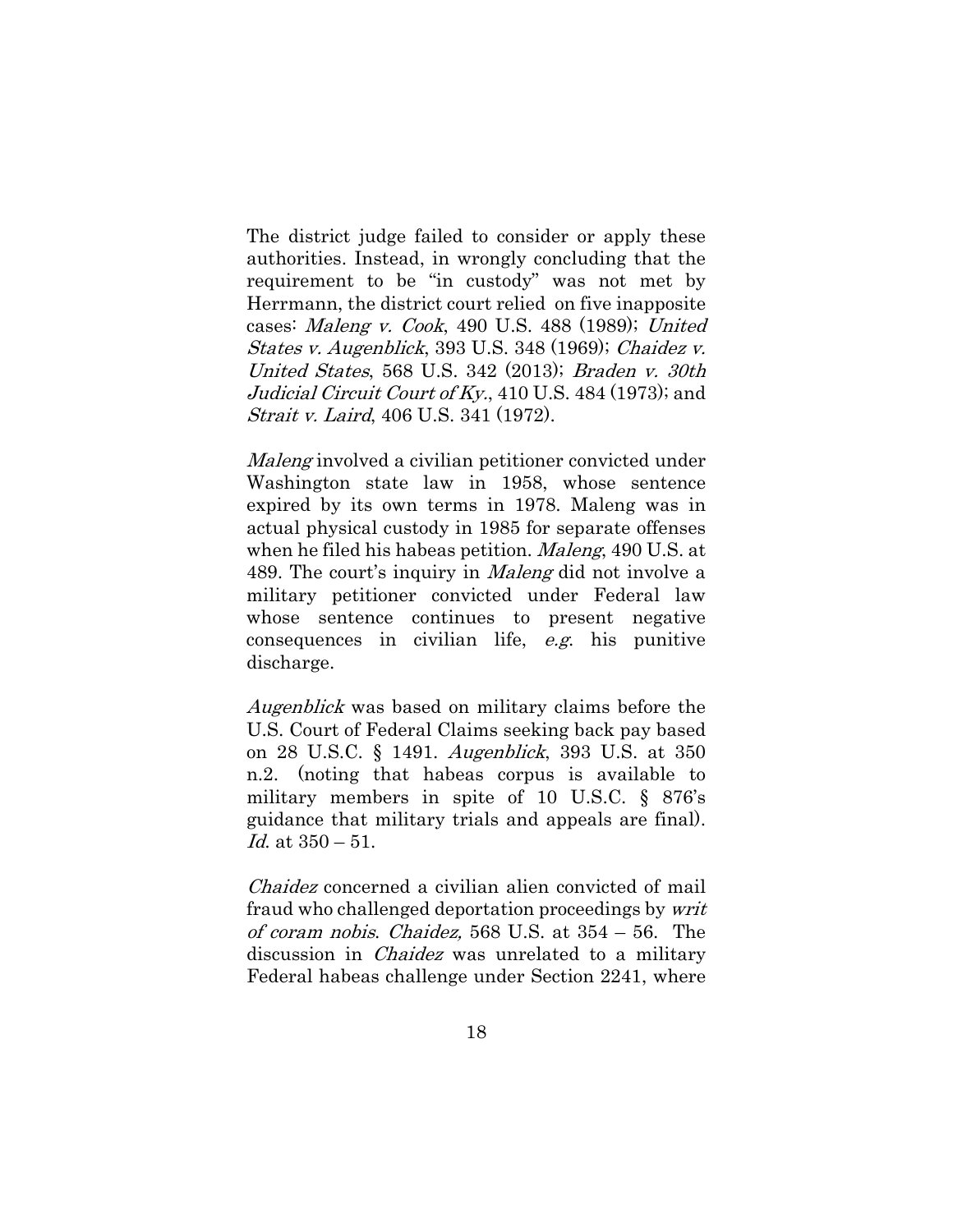the sentence continues to affect the petitioner in civilian life. Id.

Braden centered on an Alabama state prisoner who challenged a Kentucky interstate detainer placed with Alabama officials. The case turned on the Federal venue statute, and the Court noted that jurisdiction for Section 2241 is proper where the custodian of the petitioner is located. Braden, 410 U.S 494 – 95. The Court in Braden discussed liberal and expansive interpretations of habeas to achieve the purposes of the statute. Id.

Strait addressed Federal habeas jurisdiction in the context of a military reserve officer and conscientious objector who resided in California, but whose commanding officer was located in Indiana. Strait, 406 U.S. 342. The Court concluded that the concepts of custody and custodian are sufficiently broad to properly exercise habeas jurisdiction in California based on the concept of decentralized command structure. The case is not relevant to the inquiry present here, i.e., whether the petitioner continued to labor under collateral consequences resulting from his conviction.

Consequently, none of the cases the district court cited is instructive or controlling. By contrast, cases like *Schlesinger, Kauffman, New*, and those spanning the Federal Circuit Courts of Appeals discussed supra, confirm that even where a military petitioner is not in actual physical custody, or has completed a sentence to confinement without restrictions, he may still pursue habeas relief in the appropriate Federal district court so long as Federal question jurisdiction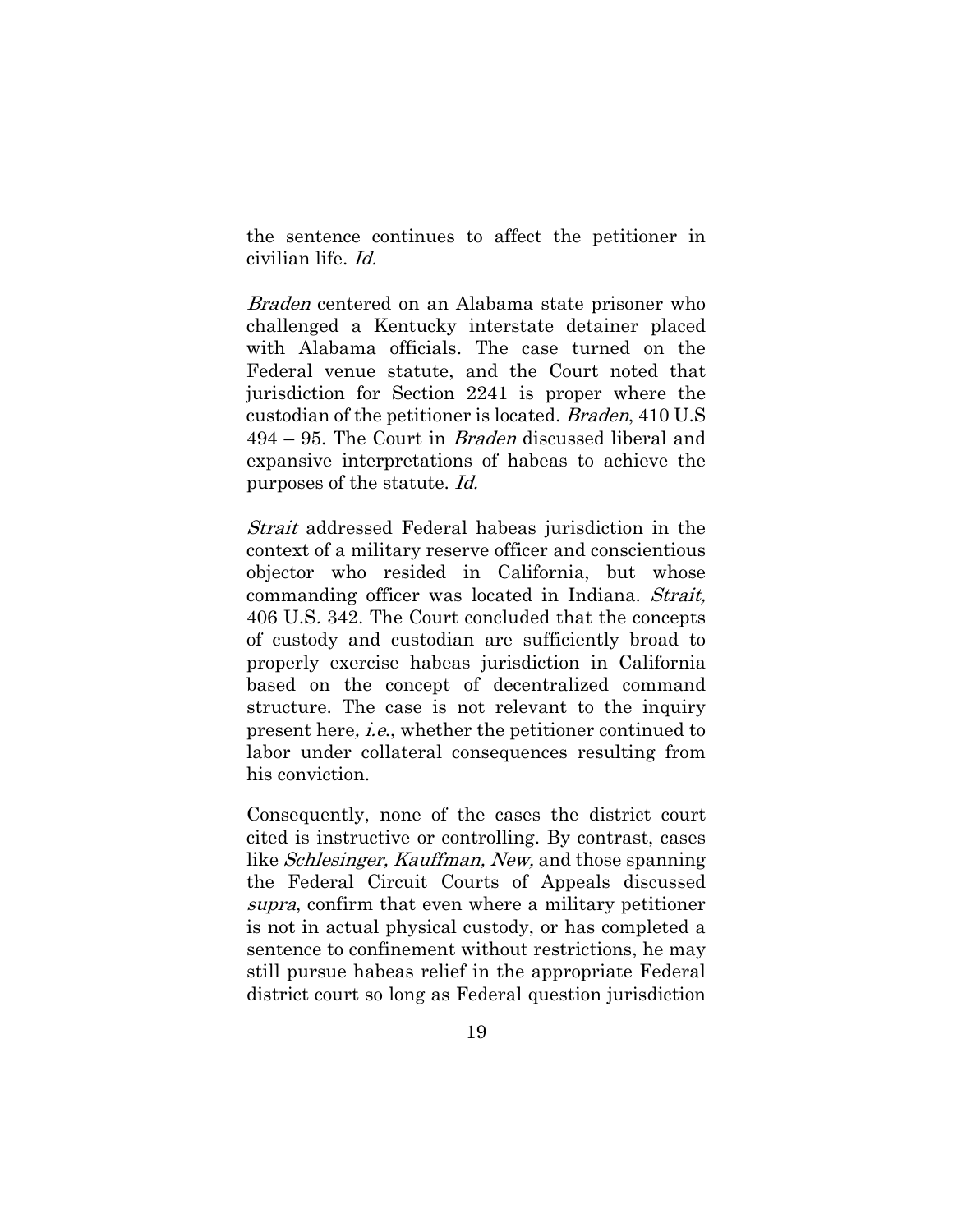exists pursuant to 28 U.S.C. § 1331, and his conviction presents significant collateral consequences into civilian life. Here, the district court possessed subject matter jurisdiction to entertain Herrmann's Article III challenges to Article I constitutional determinations pursuant to 28 U.S.C. §§ 1331, 2241, and 2243 as interpreted by the Federal judiciary. In rejecting Herrmann's petition without adjudication, the district court impermissibly shuttered the Federal courthouse doors and left this American citizen and soldier out in the cold without his day in civil court.

For these reasons, this case is suitable for summary disposition by granting Herrmann's petition, vacating the lower courts' judgments, and remanding the case to the district court with an instruction directing Herrmann to re-file his Section 2241 petition and the United States to file its Answer and Return.

# II. Congress and every U.S. Circuit Court of Appeals has Held that a Certificate of Appealability is not Required for a Federal Petitioner to Appeal a Section 2241 Habeas Claim.

In 1996, Congress passed the Antiterrorism and Effective Death Penalty Act (AEDPA), Pub. L. 104 – 132, 110 Stat. 1214 (April 24, 2016), which requires a habeas petitioner proceeding pursuant to 28 U.S.C. §§ 2254 or 2255 to secure leave to appeal in the form of a "certificate of appealability" (COA). 28 U.S.C. §§  $2253(c)(1)(A)$ , (B). See also Gonzalez v. Thaler, 565 U.S. 134, 142 & n.3 (2012) (section 2253(c)(1)'s COA requirement is jurisdictional, just as was pre-AEDPA requirement of a certificate of probable cause to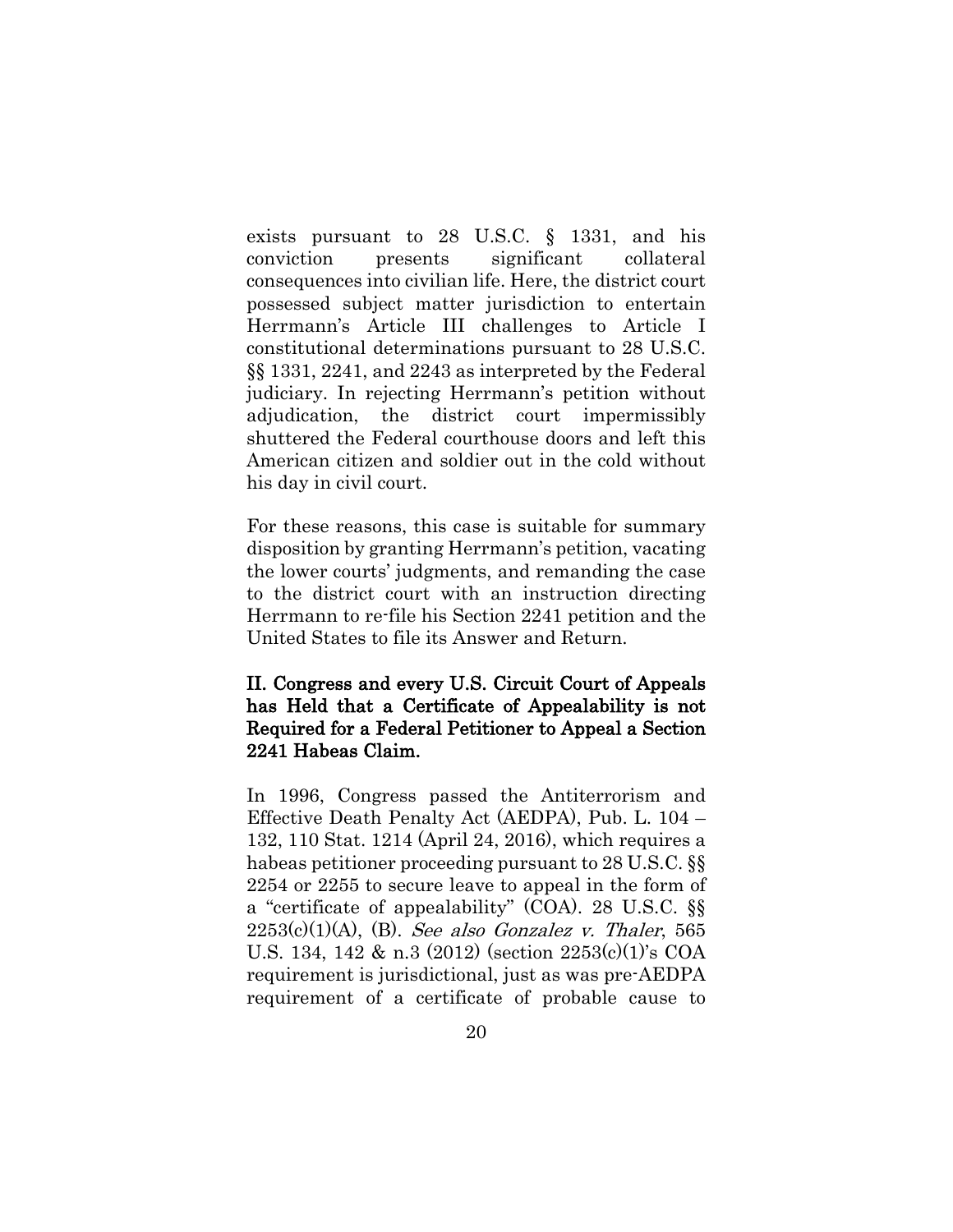appeal; "until a COA has been issued Federal courts of appeals lack jurisdiction to rule on the merits of appeals from habeas petitioners."); Rule 11 of the Rules Governing Section 2254 Cases in the United States District Courts; Rule 11 of the Rules Governing Section 2255 Proceedings in the United States District Courts; Federal Rule of Appellate Procedure  $22(b)$ .

However, it is well-settled that the COA requirement does not apply to appeals from denials of Section 2241 petitions brought by Federal petitioners. Indeed, there is no disagreement among the Federal Circuit Courts of Appeal  $\cdot\cdot$  rather, they are unanimous on this point of law – that no COA is needed for a Federal petitioner proceeding pursuant to Section 2241. See, e.g., Gonzalez v. Justices of the Mun. Court, 382 F.3d 1, 12 (1st Cir. 2004) ("where, as here, a habeas petition is governed by Section 2241, a certificate of appealability is not essential"); Hoffler v. Bezio, 726 F.3d 144, 152 (2d Cir. 2013) ("We have also held that a federal prisoner seeking habeas relief under 28 U.S.C. § 2241 is not required to obtain a certificate of appealability to take an appeal, inasmuch as he is neither challenging detention arising out of process issued by a state court, nor proceeding under § 2255."); United States v. Cepero, 224 F.3d 256, 264- 65 (3d Cir. 2000) ("Federal prisoner appeals from § 2241 proceedings, however, are not governed by 2253's certificate of appealability requirement."); Wilborn v. Mansukhani, 795 F. App'x 157, 162 n.6 (4th Cir. 2019) ("The district court's order indicates it did not issue a certificate of appealability. But as a federal prisoner proceeding under § 2241, Wilborn did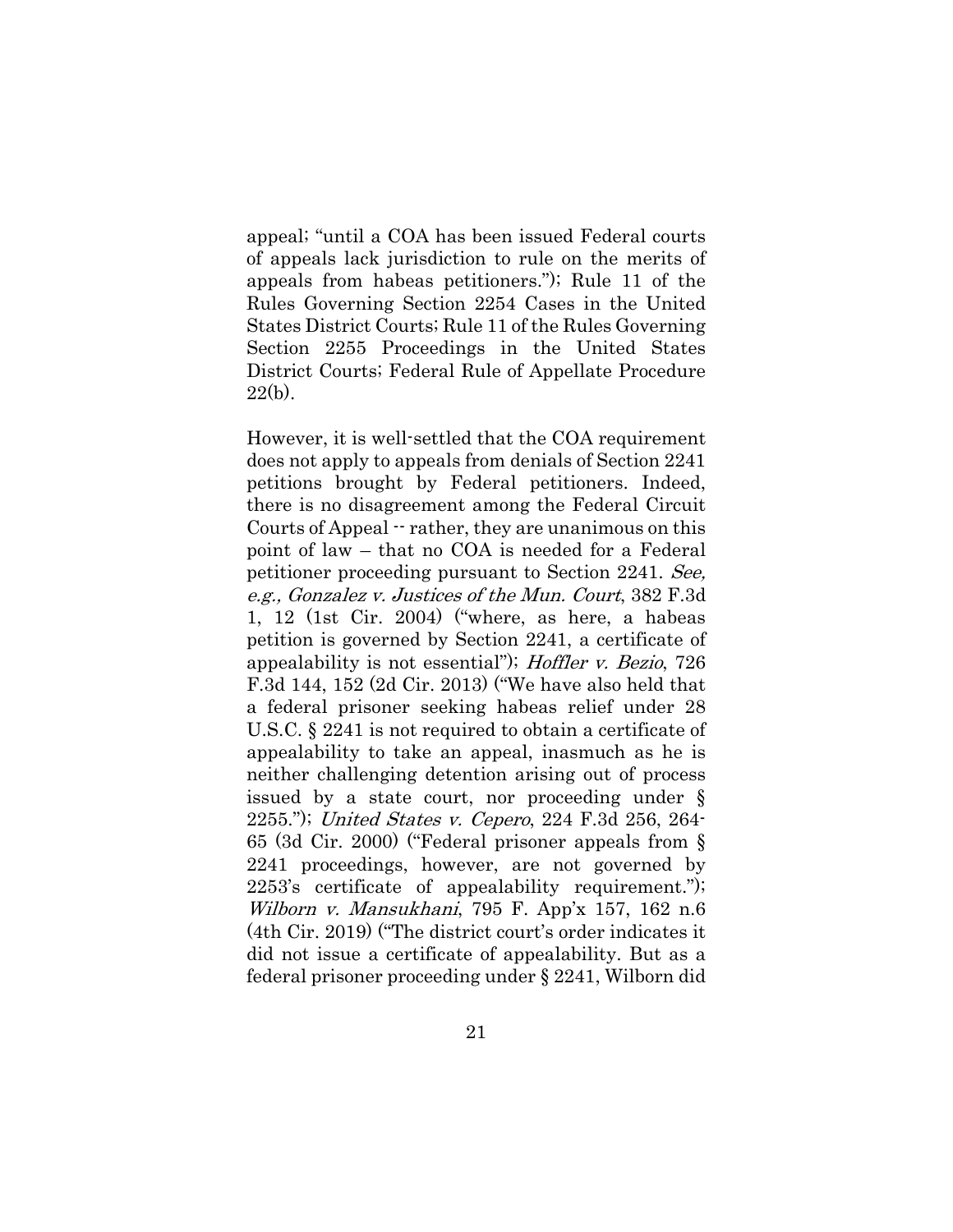not have to obtain such a certificate before being able to appeal from the court's order.); Jeffers v. Chandler, 253 F.3d 827, 830 (5th Cir.) (per curiam), cert. denied, 534 U.S. 1001 (2001) ("Because he is proceeding under § 2241, Jeffers need not obtain a COA."); Melton v. Hemingway, 40 F. App'x 44, 45 (6th Cir. 2002) ("a federal prisoner seeking relief under § 2241 is not required to get a certificate of appealability as a condition to obtaining review of the denial of his petition."); Sanchez-Rengifo v. Caraway, 798 F.3d 532, 535 n.3 (7th Cir. 2015) ("Unlike federal prisoners proceeding under 28 U.S.C. § 2255, federal prisoners proceeding under § 2241 need not obtain a certificate of appealability, see 28 U.S.C.  $\S 2253(c)(1)$ ."); Langella v. Anderson, 612 F.3d 938 (8th Cir. 2010):

> Both Langella and the district court were under the impression that Langella was required to obtain a certificate of appealability in order to appeal the court's dismissal of his petition. We note, however, that Langella is a federal prisoner effectively filing his petition under § 2241, and that the Antiterrorism and Effective Death Penalty Act's certificate of appealability requirement therefore does not apply to him.

Langella, 612 F.3d at 939, n.2. See also Forde v. United States Parole Comm'n, 114 F.3d 878, 879 (9th Cir. 1997) (same); McIntosh v. United States Parole Comm'n, 115 F.3d 809 n.1 (10th Cir. 1997) (stating that Federal prisoners do not need to seek a COA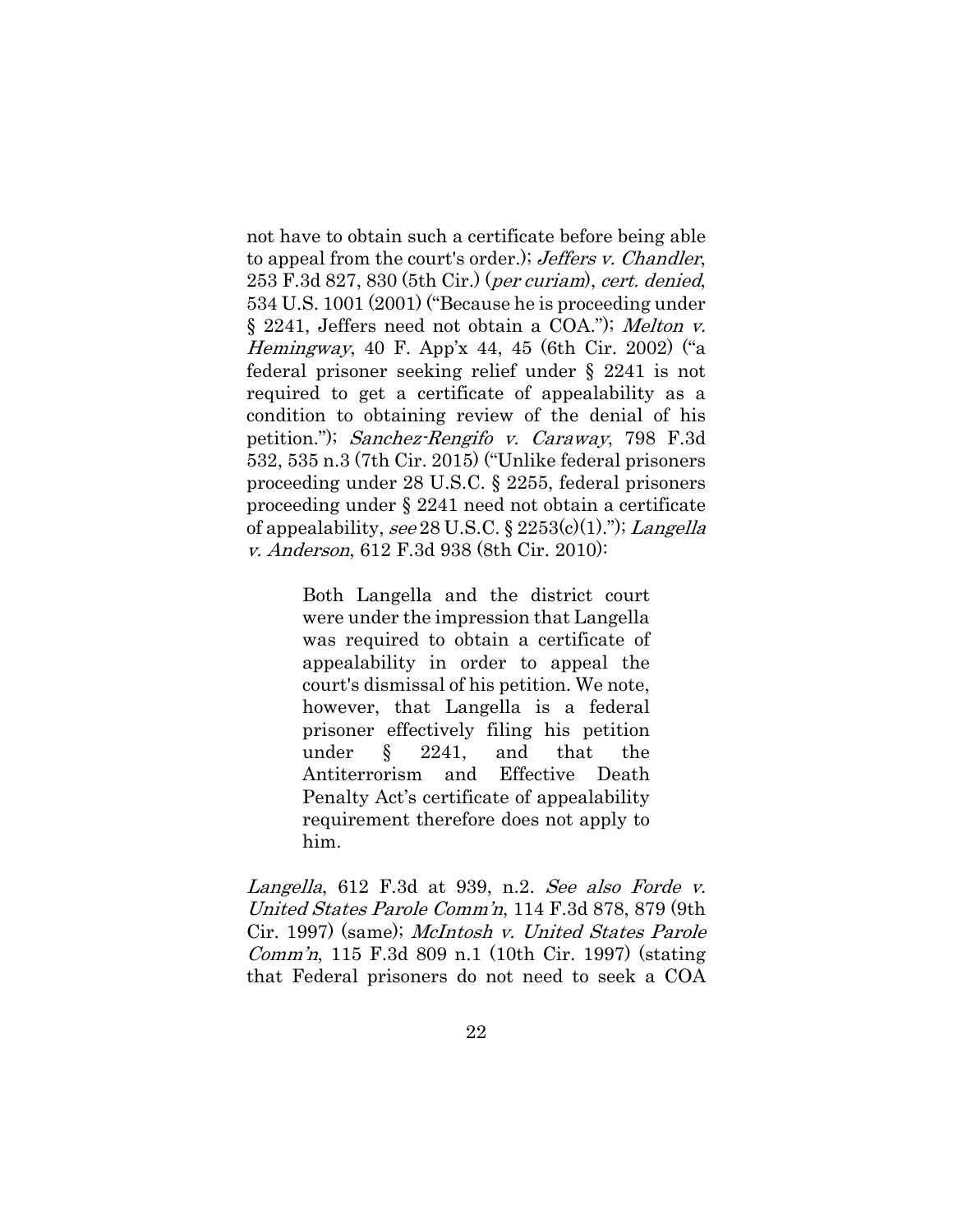before appealing a final order in a proceeding under [28 U.S.C. § 2241\)](https://advance.lexis.com/search/?pdmfid=1000516&crid=10ba516b-38c9-4147-a0cf-306b0127ac47&pdsearchterms=791+F.3d+1239&pdstartin=hlct%3A1%3A1&pdtypeofsearch=searchboxclick&pdsearchtype=SearchBox&pdqttype=or&pdquerytemplateid=&ecomp=ngp3k&prid=bbfc1dce-94a2-4403-a692-3f80265a3829); Sawyer v. Holder, 326 F.3d 1363, 1364 n.3 (11th Cir. 2003) ("By negative implication, a federal prisoner who proceeds under § 2241 does not need a COA to proceed."); Sugarman v. Pitzer, 170 F.3d 1145 (D.C. Cir. 1999) (per curiam):

> The circuits that have addressed the issue have held that § 2253's COA requirement does not apply to § 2241 claims brought by Federal prisoners . . . . In light of the plain language of the AEDPA, which omits Federal § 2241 petitions from the list of those requiring COAs, we now join the conclusion that Federal § 2241 petitions are excluded from the COA requirement.

Sugarman, 170 F.3d at 146.

Despite all this, the district judge erred by instructing the district court clerk not to issue a COA to Herrmann. The COA requirement simply did not and does not apply to Herrmann, a Federal Section 2241 petitioner challenging Article I military tribunals' constitutional rulings before Article III courts. The Ninth Circuit compounded the error by its summary affirmance of the plain, obvious, and unfairly prejudicial error boarding up the Federal courthouse against the congressional intent that Herrmann and those in his situation have access to the expertise of Federal jurists as part of separation of powers and checks and balances.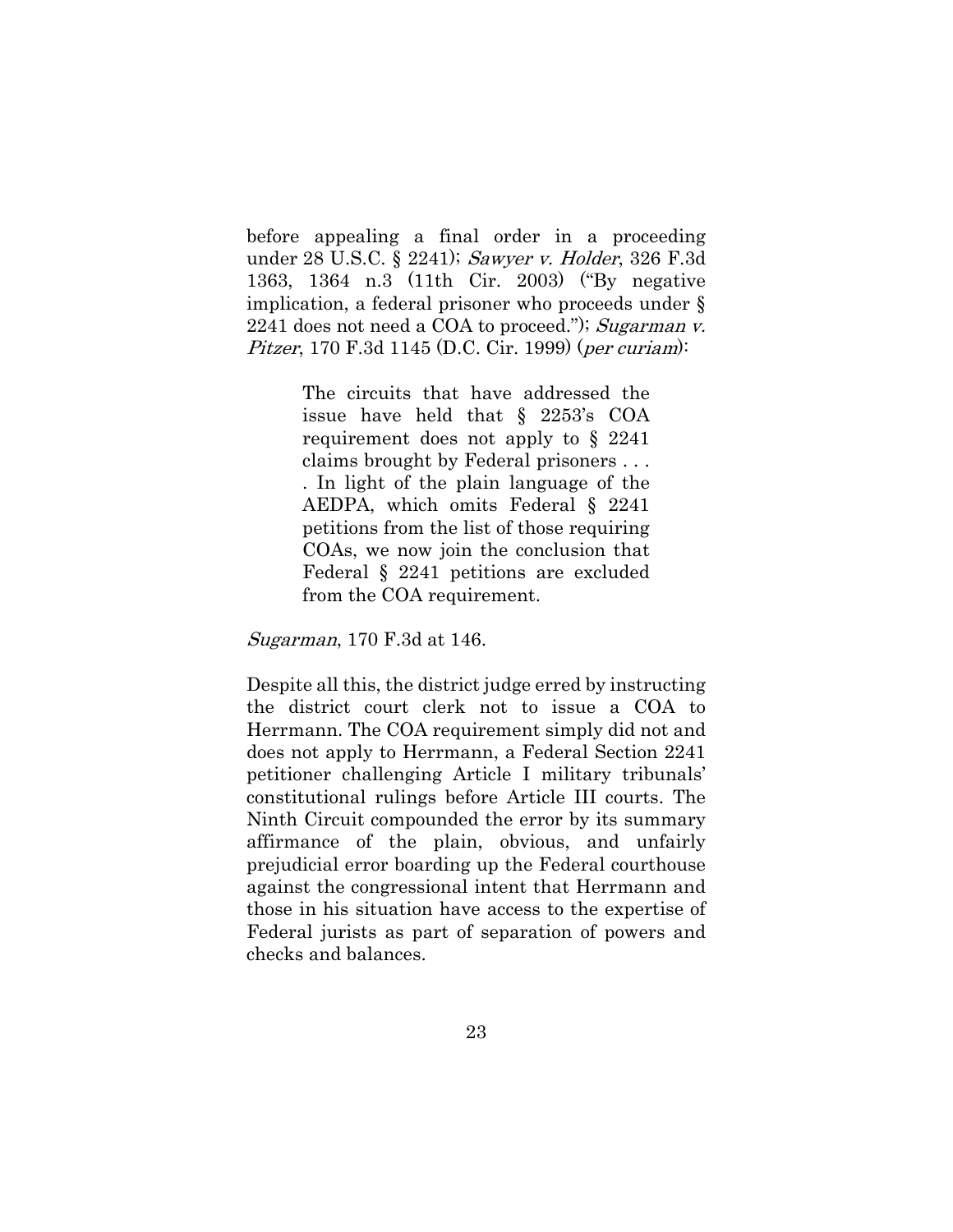In its April 11, 2019 dismissal order, the Court cited Porter v. Adams, 224 F.3d 1006 (9th Cir. 2001), as support for directing the district clerk to deny issuance of a COA to Herrmann. However, the Ninth Circuit held in Porter that 28 U.S.C. § 2253(c)(1) does not require a certificate of appealability in an appeal from an order denying a 28 U.S.C. § 2241 petition where: (1) the detention complained of does not arise out of a process issued by a state court; or (2) it is not a 28 U.S.C. § 2255 proceeding. Porter does not support the district court's opinion that a COA is required for a military Section 2241 habeas petitioner to appeal.

Also in its April 11, 2019 order, the Court cited Slack *v. McDaniel*, 529 U.S. 473 (2000), in support of its instruction to the district clerk not to issue a certificate of appealability to Herrmann. In Slack, this Court noted that in setting forth the preconditions for issuance of a COA under § 2253(c), Congress expressed no intention to allow trial court procedural error to bar vindication of substantial constitutional rights on appeal. Slack, 529 U.S. at 483. Slack did not involve a Section 2241 Federal petition. Even if a COA were required for Herrmann to appeal to the Ninth Circuit his § 2241 constitutional claims dismissed on procedural grounds, "jurists of reason would find it debatable" whether the district and appellate courts were correct in its application of the "custody" requirement for a military petitioner pressing a Section 2241 claim. See *Carey v. Saffold*, 536 U.S. 214  $(2002)$  (construing statutory habeas terms expansively).